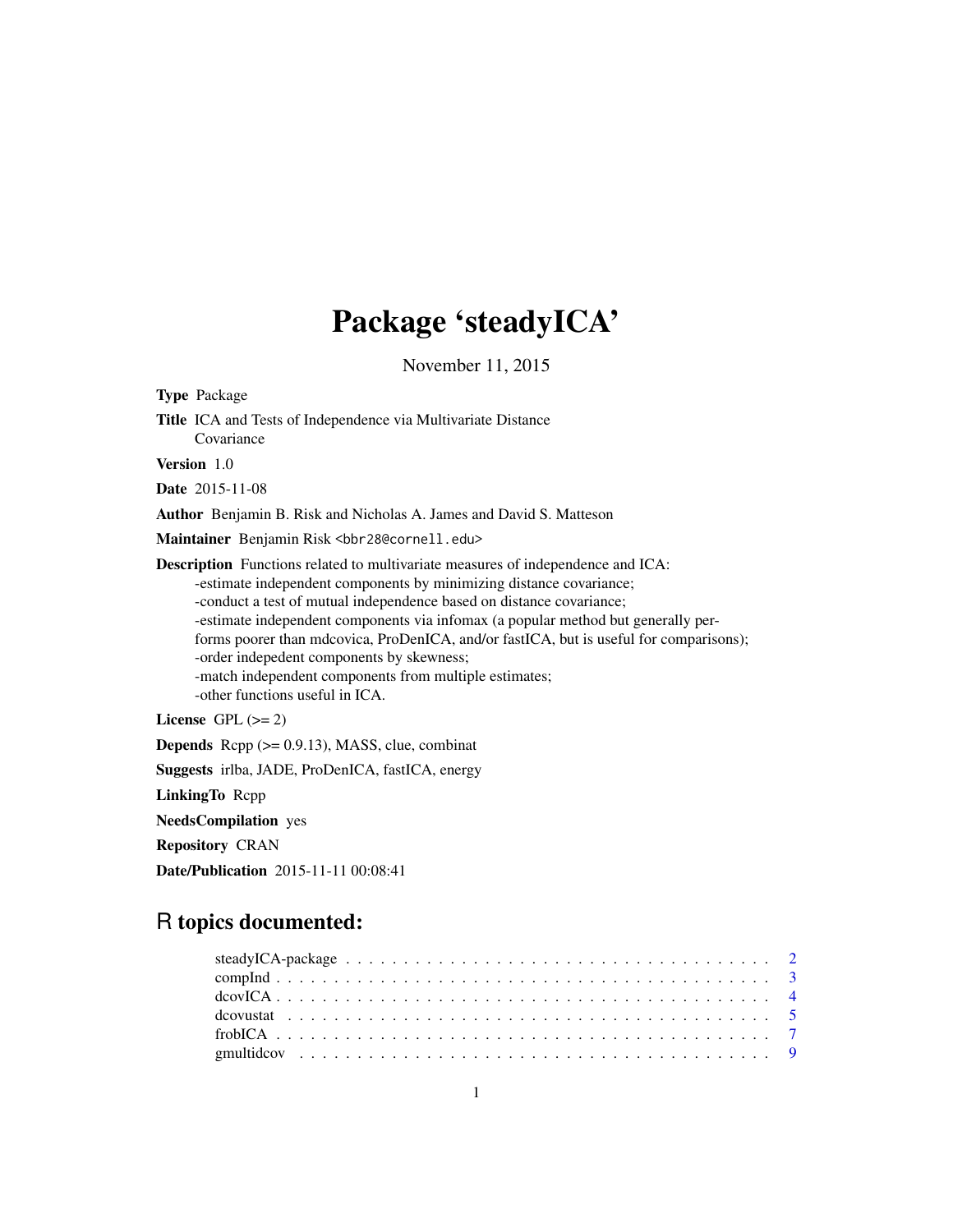<span id="page-1-0"></span>

| Index |  |  |  |  |  |  |  |  |  |  |  |  |  |  |  |  |  |  |  |  |  | 24 |
|-------|--|--|--|--|--|--|--|--|--|--|--|--|--|--|--|--|--|--|--|--|--|----|

| steadyICA-package | ICA via distance covariance, tests of mutual independence, and other |
|-------------------|----------------------------------------------------------------------|
|                   | <i>ICA functions</i>                                                 |

#### Description

Functions related to multivariate measures of independence and ICA:

-estimate independent components by minimizing distance covariance;

-conduct a test of mutual independence based on distance covariance;

-estimate independent components via infomax (a popular method but generally performs poorer

than steadyICA or ProDenICA but is useful for comparisons);

-order independent components by skewness;

-match independent components from multiple estimates;

-other functions useful in ICA.

#### Details

| Package:  | steadyICA                       |
|-----------|---------------------------------|
| Type:     | Package                         |
| Version:  | 1.0                             |
| Date:     | 2015-11-08                      |
| License:  | $GPL (=2)$                      |
| Depends:  | $Rcpp (> = 0.9.13)$ , MASS      |
| Suggests: | irlba, JADE, ProDenICA, fastICA |

#### Author(s)

Benjamin B. Risk and Nicholas A. James and David S. Matteson. Maintainer: Benjamin Risk <bbr28@cornell.edu>

#### References

Bernaards, C. & Jennrich, R. (2005) Gradient projection algorithms and software for arbitrary rotation criteria in factor analysis. *Educational and Psychological Measurement* 65, 676-696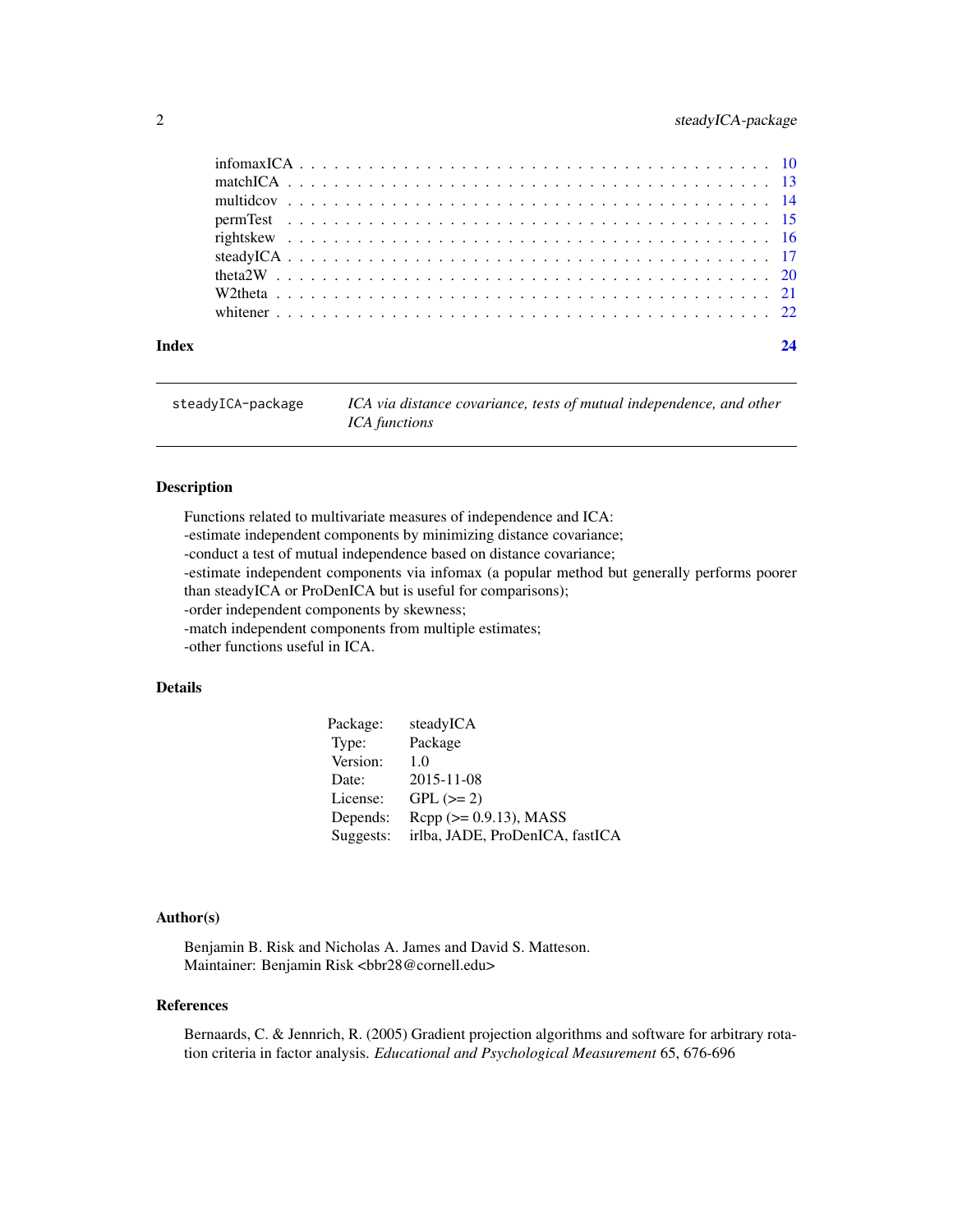#### <span id="page-2-0"></span>compInd 3

#### Matteson, D. S. & Tsay, R. Independent component analysis via U-Statistics. <http://www.stat.cornell.edu/~matteson/#ICA>

Szekely, G., Rizzo, M. & Bakirov, N. Measuring and testing dependence by correlation of distances. (2007) *The Annals of Statistics*, 35, 2769-2794.

Tichavsky, P. & Koldovsky, Z. Optimal pairing of signal components separated by blind techniques. (2004) *Signal Processing Letters* 11, 119-122.

#### See Also

[fastICA](#page-0-0) [ProDenICA::ProDenICA](#page-0-0)

#### Examples

#see steadyICA

compInd *Complete Measure of Mutual Multivariate Independence*

#### Description

Calculates a complete empirical measure of mutual multivariate independence. Makes use of the utils::combn function.

#### Usage

compInd(S,group=1:ncol(S),alpha=1)

#### Arguments

|       | The n x d matrix for which you wish to calculate the dependence between d<br>columns from n samples. |
|-------|------------------------------------------------------------------------------------------------------|
| group | A length d vector which indicates group membership for each component.                               |
| alpha | The index used in calculating the distance between sample observations.                              |

#### Value

Returns a scalar equal to the empirical multivariate distance between the observed samples, and their grouped counterpart.

#### Note

Suppose that the each component belongs to exactly one of C groups. This method makes use of the utils::combn and combinat::permn functions. As a result it will be both computationally and memory intensive, even for small to moderate n and small C.

#### Author(s)

Nicholas James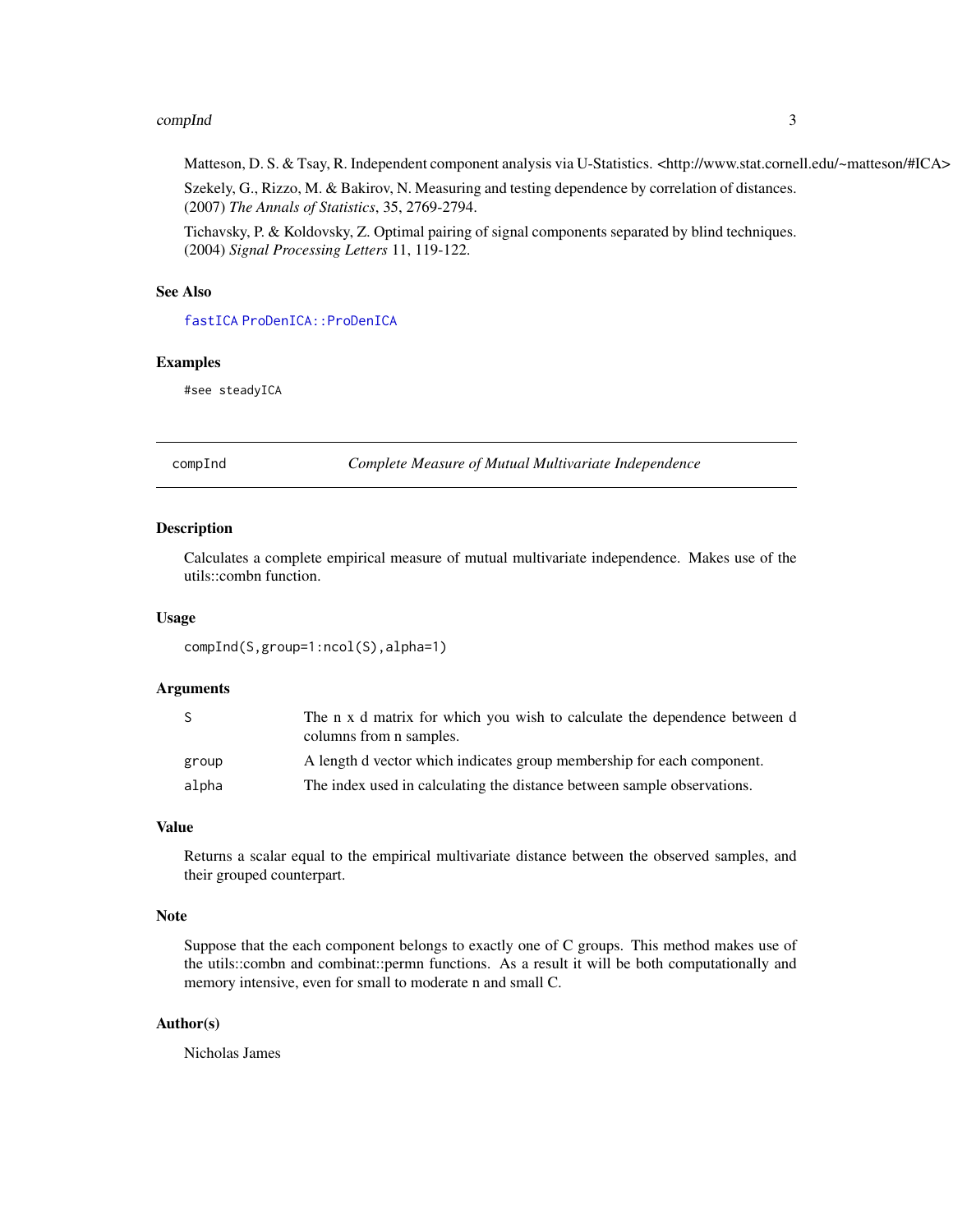#### <span id="page-3-0"></span>References

Chasalow, Scott (2012) combinat: Combinatorics Utilities <http://CRAN.R-project.org/package=combinat

#### See Also

[dcovustat](#page-4-1), [energy::dcov](#page-0-0)

#### Examples

```
library(steadyICA)
library(combinat)
set.seed(100)
S = matrix(rnorm(40), ncol=4)group = c(1, 2, 3, 3)compInd(S,group,1)
```
dcovICA *ICA via distance covariance for 2 components*

#### Description

This algorithm finds the rotation which minimizes the distance covariance between two orthogonal components via the angular parameterization of a 2x2 orthogonal matrix with the function stats::optimize. The results will be (approximately) equivalent to steadyICA but this function is much faster (but does not extend to higher dimensions).

#### Usage

 $dcovICA(Z, theta.0 = 0)$ 

#### Arguments

| 7       | The whitened n x d data matrix, where n is the number of observations and d the<br>number of components.                                                                                                                                               |
|---------|--------------------------------------------------------------------------------------------------------------------------------------------------------------------------------------------------------------------------------------------------------|
| theta.0 | Determines the interval to be searched by the optimizer: lower bound $=$ theta.0,<br>upper bound $= pi/2$ . Changing theta.0 affects the initial value, where the initial<br>value = theta.0+ $(1/2 + \sqrt{5})/2$ <sup>*</sup> $pi/2$ , see optimize. |

#### Value

| theta.hat | Estimated minimum.                |
|-----------|-----------------------------------|
| W         | $W = t$ (theta2W(theta.hat))      |
| S         | Estimated independent components. |
| obi       | The distance covariance of S.     |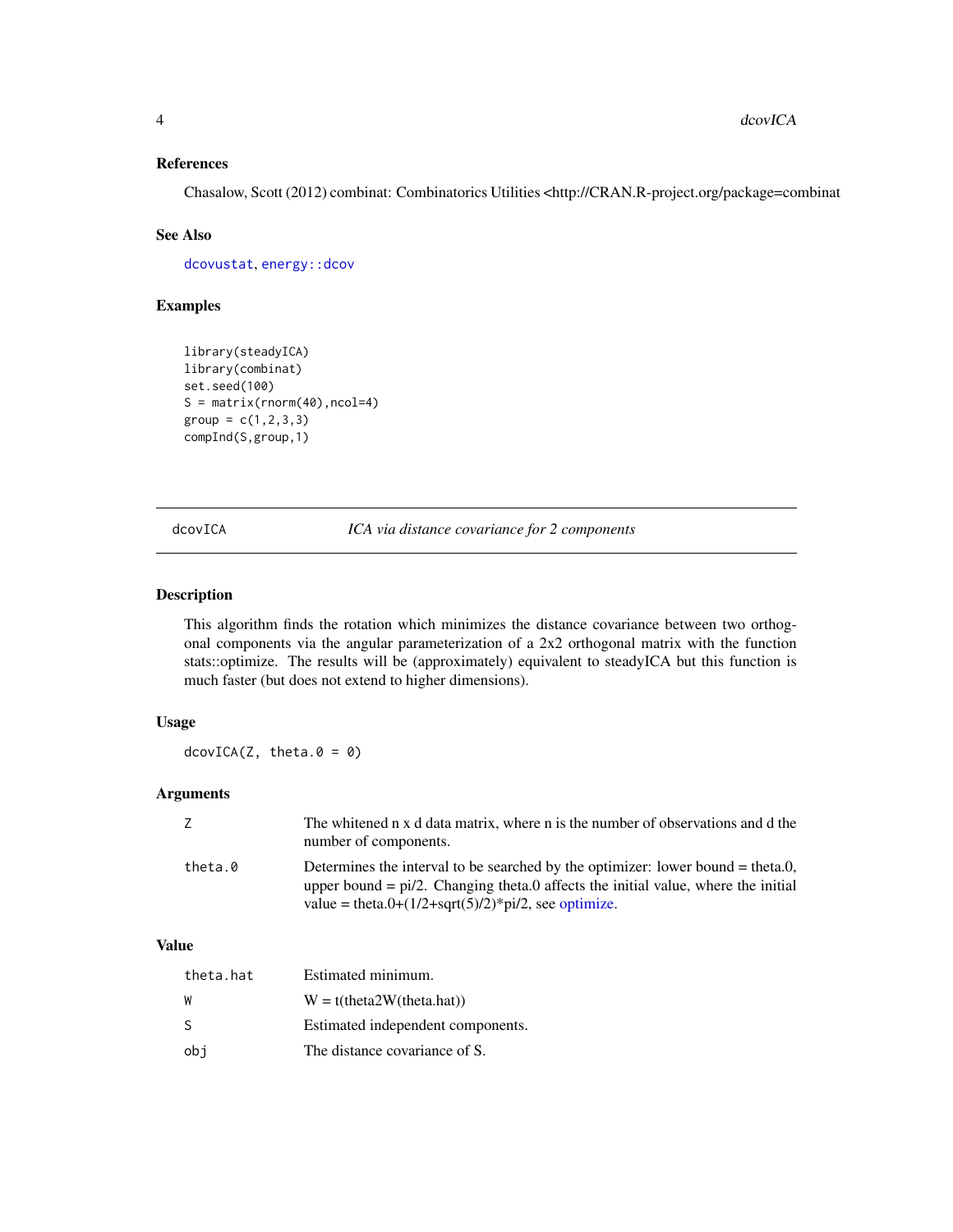#### <span id="page-4-0"></span>dcovustat 5

#### Author(s)

David Matteson and Benjamin Risk

#### References

Matteson, D. S. & Tsay, R. Independent component analysis via U-Statistics. <http://www.stat.cornell.edu/~matteson/#ICA>

#### See Also

[steadyICA](#page-16-1), [optimize](#page-0-0)

#### Examples

```
library(JADE)
library(ProDenICA)
set.seed(123)
simS = cbind(rjordan(letter='j',n=1024),rjordan(letter='m',n=1024))
simM = minemat(p=2)xData = simS%*%simM
xWhitened = whitener(xData)
#Define true unmixing matrix as true M multiplied by the estimated whitener:
#Call this the target matrix:
W.true <- solve(simM%*%xWhitened$whitener)
a=Sys.time()
est.dCovICA = dcovICA(Z = xWhitened $Z, theta. 0=0)Sys.time()-a
#See the example with steadyICA for an explanation
#of the parameterization used in amari.error:
amari.error(t(est.dCovICA$W),W.true)
##NOTE: also try theta.0 = pi/4 since there may be local minima
  ## Not run: est.dcovICA = dcovICA(Z = xWhitened$Z,theta.0=pi/4)
  amari.error(t(est.dcovICA$W),W.true)
## End(Not run)
a=Sys.time()
est.steadyICA = steadyICA(X=xWhitened$Z,verbose=TRUE)
Sys.time()-a
amari.error(t(est.steadyICA$W),W.true)
##theta parameterization with optimize is much faster
```
<span id="page-4-1"></span>dcovustat *Calculate distance covariance via U-statistics*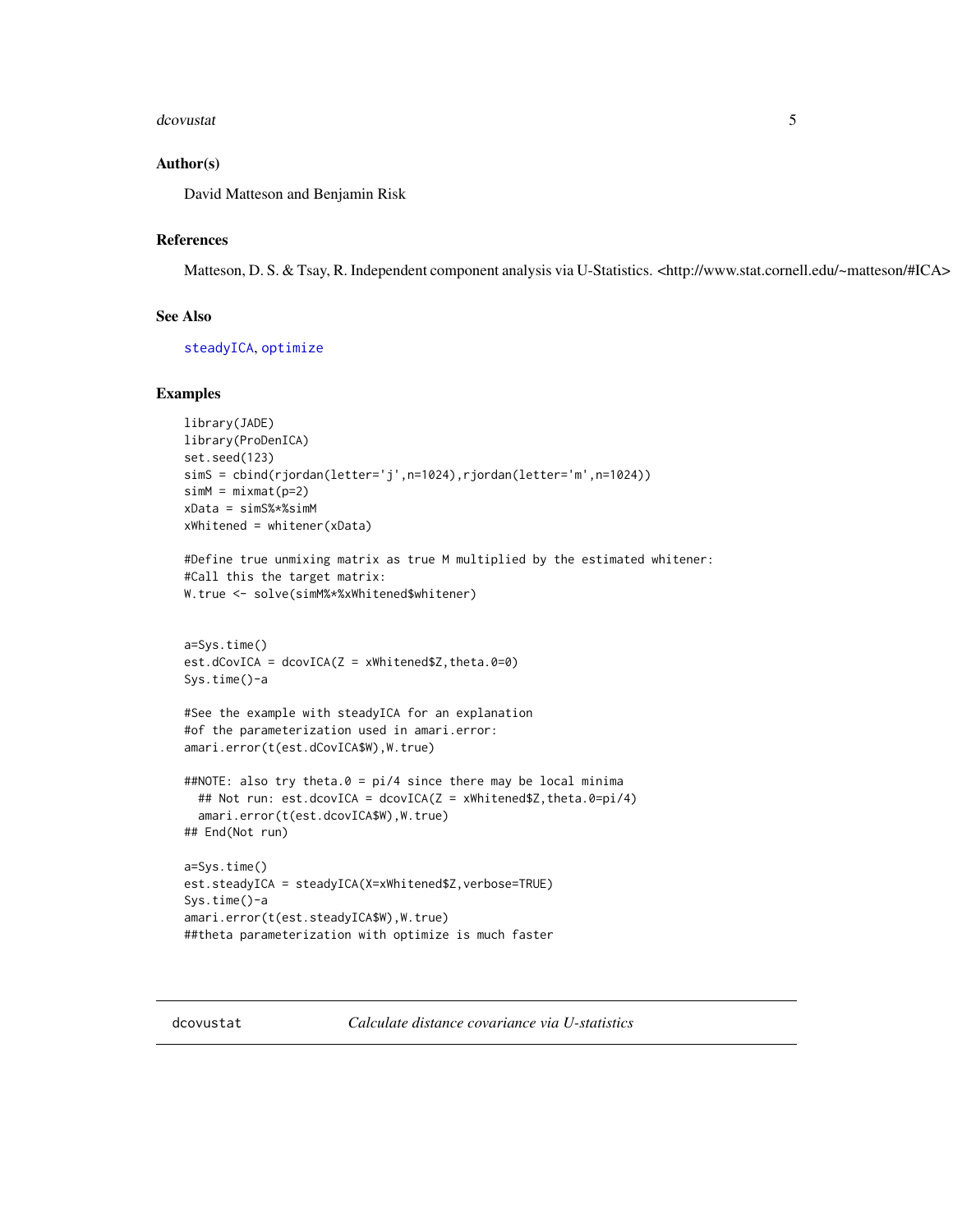#### <span id="page-5-0"></span>Description

Calculates the square of the U-statistic formulation of distance covariance. This is faster than the function 'dcov' in the R package 'energy' and requires less memory. Note that negative values are possible in this version.

#### Usage

dcovustat(x,y,alpha=1)

#### Arguments

| X     | A vector or matrix.                                                                                                   |
|-------|-----------------------------------------------------------------------------------------------------------------------|
| y     | A vector or matrix with the same number of observations as x, though the num-<br>ber of columns of x and y may differ |
| alpha | A scaling parameter in the interval $(0,2]$ used for calculating distances.                                           |

#### Value

Returns the distance covariance U-statistic.

#### Note

The value returned by dcovustat is equal to the square of the value returned by energy::dcov in the limit.

In dcovustat, a vector of length n is stored; in energy::dcov, an n x n matrix is stored. Thus, dcovustat requires far less memory and works for very large datasets.

Even though dcovustat converges to the square of the distance covariance of the random variables x and y, it can be negative.

#### Author(s)

David Matteson

#### References

Matteson, D. S. & Tsay, R. Independent component analysis via U-Statistics. <http://www.stat.cornell.edu/~matteson/#ICA>

Szekely, G., Rizzo, M. & Bakirov, N. Measuring and testing dependence by correlation of distances. (2007) *The Annals of Statistics*, 35, 2769-2794.

#### See Also

[multidcov](#page-13-1), [energy::dcov](#page-0-0)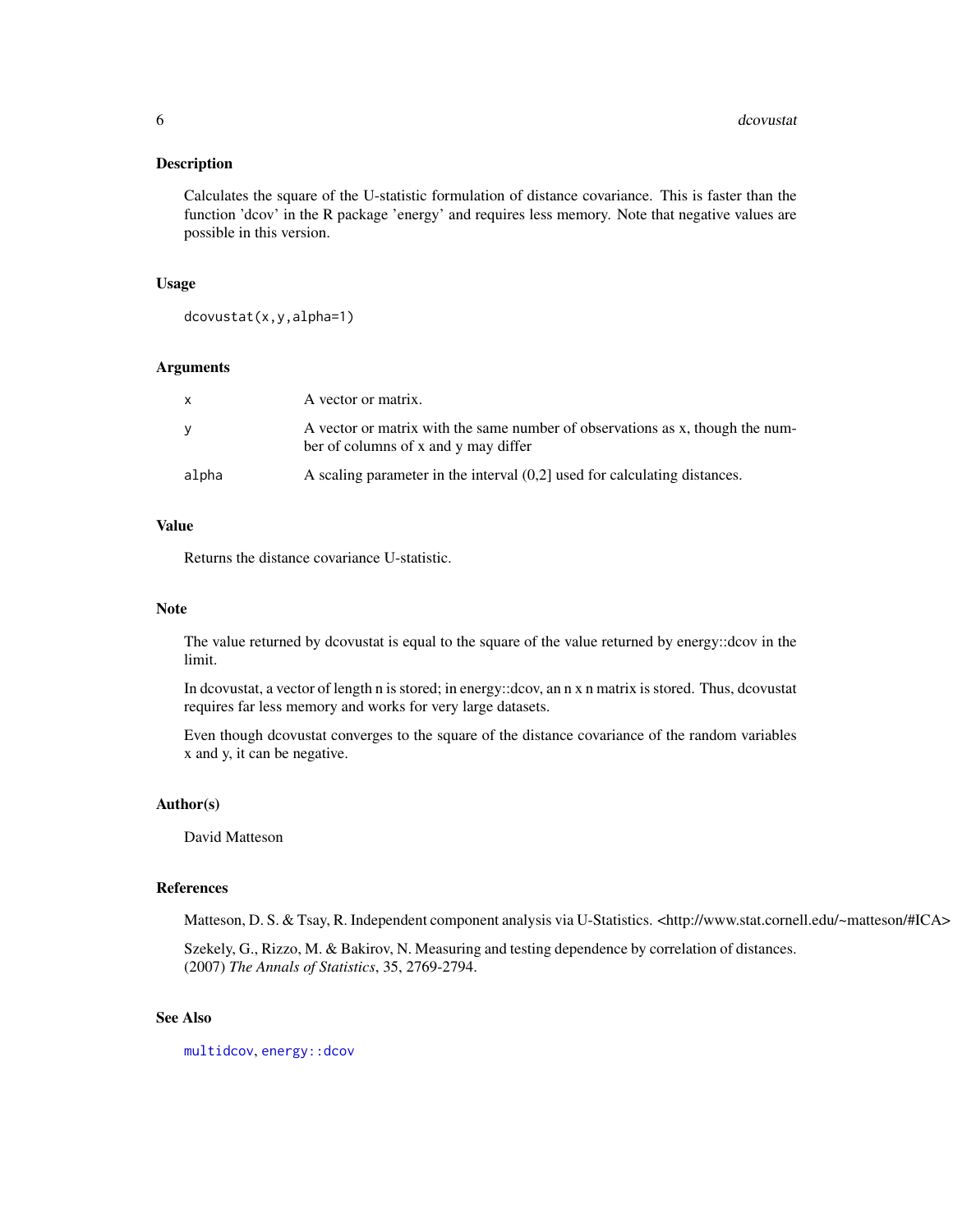#### <span id="page-6-0"></span>frobICA 7

#### Examples

```
x = rnorm(5000)y = rbinom(5000,1,0.5)
y = y - 1*(y == 0)z = y*exp(-x) #some non-linear dependence
dcovustat(x[1:1000],y[1:1000]) #close to zero
a = Sys.time()dcovustat(x[1:1000],z[1:1000]) #greater than zero
a = Sys.time() - a#measures of linear dependence close to zero:
cov(x,z)cor(rank(x),rank(z))
## Not run:
#dcovustat differs from energy::dcov but are equal in the limit
library(energy)
b = Sys.time()(dcov(x[1:1000],z[1:1000]))^2
b = Sys.time() - bas.double(b)/as.double(a) #dcovustat is much faster
## energy::dcov and dcovustat become approximately equal as n increases:
c = Sys.time()dcovustat(x,z)
c = difftime(Sys.time(), c, sec)
d = Sys.time()(dcov(x,z)^2)d = difftime(Sys.time(), d, sec)
as.double(d)/as.double(c)
## End(Not run)
```
<span id="page-6-1"></span>

frobICA *match mixing matrices or ICs and calculate their Frobenius distance*

#### Description

The ICA model is only identifiable up to signed permutations of the ICs. This function provides a similarity measure between two mixing matrices for the model  $X = S M + E$ , where X is n x p, S is n x d, and M is d x p. The input is either two mixing matrices M1 and M2 or two matrices of independent components S1 and S2. For M1 and M2, frobICA() finds the signed row permutation of M2 that minimizes the Frobenius norm between M1 and M2 using the Hungarian method. For S1 and S2, frobICA() finds the signed column permutation of S2 that minimizes the Frobenius norm between S1 and S2. This function allows the mixing matrices (or independent components) to have differing numbers of rows (respectively, columns) such that the similarity measure is defined by the matching rows (resp., columns), and the non-matching rows (resp., columns) are discarded.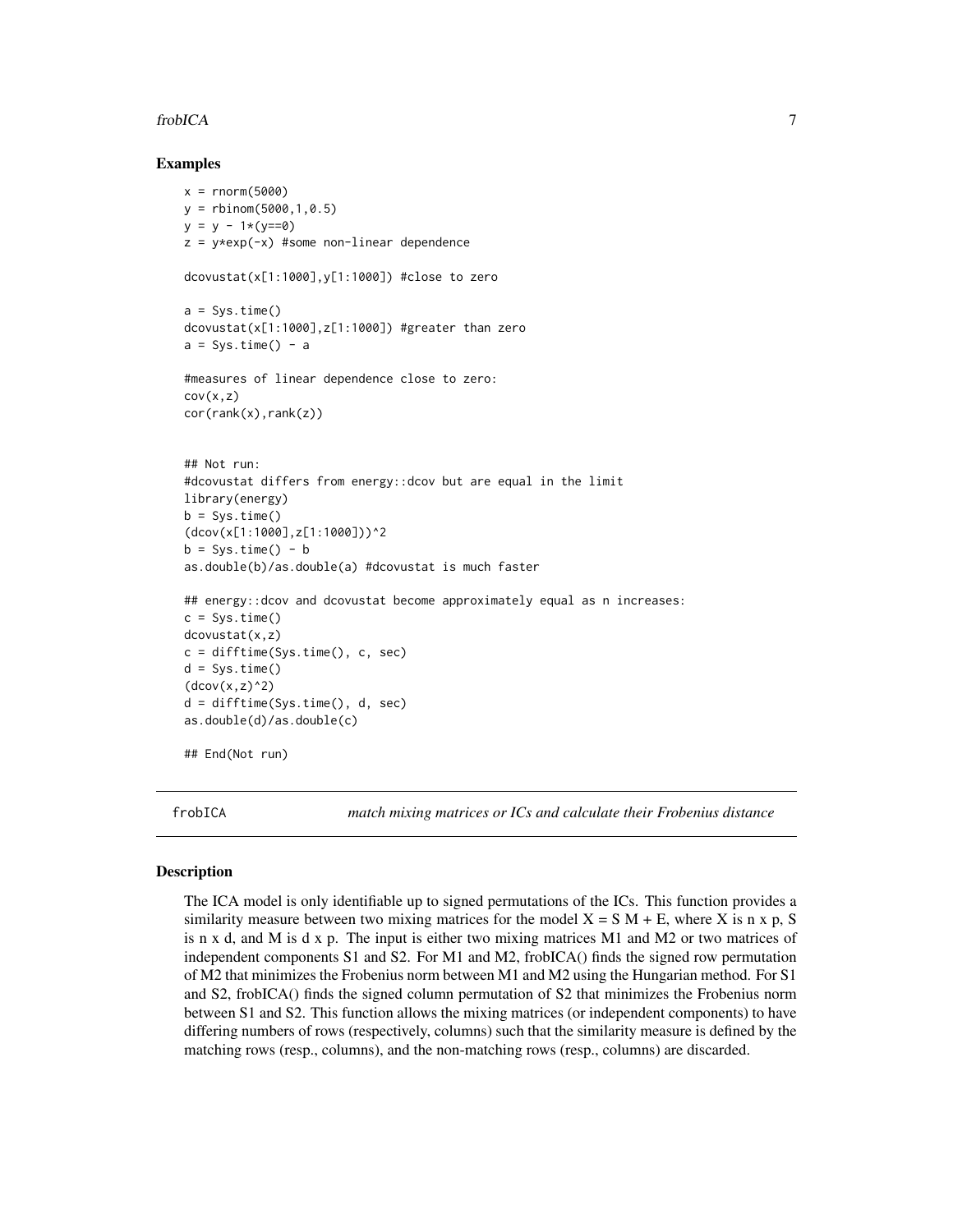#### <span id="page-7-0"></span>Usage

 $frobICA(M1 = NULL, M2 = NULL, S1 = NULL, S2 = NULL, standardize = FALSE)$ 

#### Arguments

| M1             | A d x p mixing matrix                     |
|----------------|-------------------------------------------|
| M <sub>2</sub> | A d x q mixing matrix                     |
| S1             | An n x d matrix of independent components |
| S <sub>2</sub> | An n x q matrix of independent components |
| standardize    | Logical. See Note.                        |

#### Details

frobICA(M1,M2) = 0 if there exists a signed permutation of the rows of M2 such that M1 =  $P\%^* \% M2$ , where P is a d x q signed permutation matrix, i.e., composed of 0, 1, and -1, with d  $\leq$  q; the function also allows d > q, in which case frobICA(M1,M2) = 0 if there exists a P such that  $P\%^*\%$  M1 = M2. Unlike other ICA performance measures, this function can accomodate non-square mixing matrices.

#### Value

returns the Frobenius norm divided by  $p^*min(d,q)$  (or  $n^*min(d,q)$ ) of the matched mixing matrices (resp., matched independent components).

#### Note

If standardize=TRUE, then scales the rows of M1 and M2 to have unit norm or the columns of S1 and S2 to have zero mean and sample variance equal to one. The user can supply either M1 and M2 or S1 and S2 but not both.

#### Author(s)

Benjamin Risk

#### References

Kuhn, H. The Hungarian Method for the assignment problem Naval Research Logistics Quarterly, 1955, 2, 83 - 97

Risk, B.B., D.S. Matteson, D. Ruppert, A. Eloyan, B.S. Caffo. In review, 2013. Evaluating ICA methods with an application to resting state fMRI.

#### See Also

[JADE::MD](#page-0-0) [clue::solve\\_LSAP](#page-0-0) [matchICA](#page-12-1)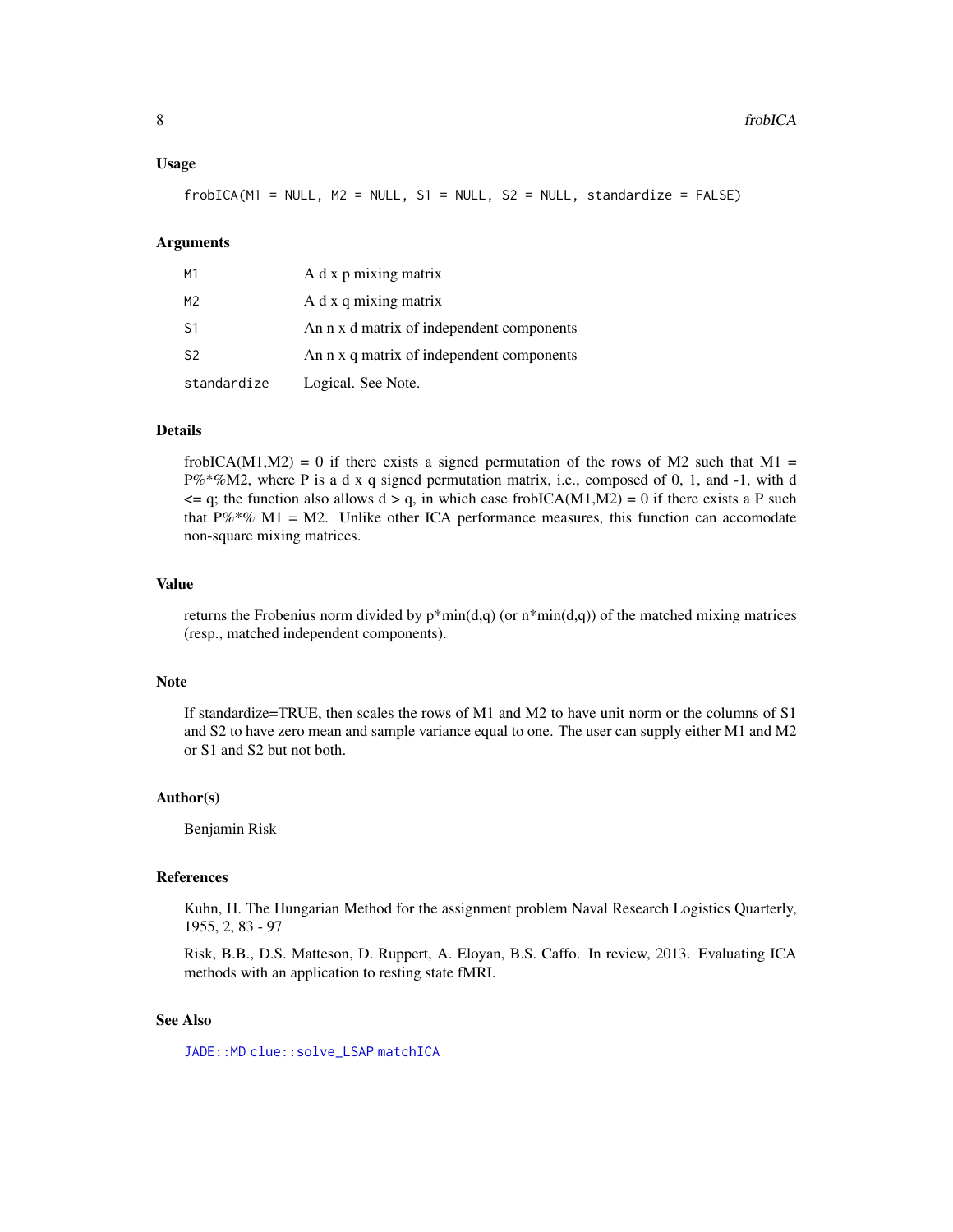#### <span id="page-8-0"></span>gmultidcov 9

#### Examples

```
mat1 < - matrix( {rnorm(4*6)}, nrow=4)perm <- matrix(c(-1,0,0,0,0,0,1,0,0,1,0,0,0,0,0,1),4,4)
mat2 <- perm%*%mat1
sqrt(sum((mat1-mat2)^2))
frobICA(M1=mat1,M2=mat2)
#Another example showing invariance to permutations:
covMat <- t(mat1)%*%mat1
mvsample <- matrix(rnorm(400),100,4)%*%mat1
frobICA(M1=cov(mvsample),M2=covMat)
frobICA(M1=cov(mvsample),M2=covMat[sample(1:6),])
#Example using independent components:
nObs=300
simS<-cbind(rgamma(nObs, shape = 1, scale = 2),
            rgamma(nObs, shape = 3, scale = 2),
            rgamma(nObs, shape = 3, scale = 2),
            rgamma(nObs, shape = 9, scale = 0.5))
#not necessary in this example, but this should be done when used with ICA:
simS <- apply(simS,2,scale)
frobICA(S1=simS,S2=simS%*%perm)
## Not run:
#returns an error if S1 and S2 are not explicitly defined:
frobICA(simS,simS%*%perm)
```

```
## End(Not run)
```
gmultidcov *Symmetric multivariate distance covariance for grouped components*

#### Description

Calculate either the symmetric or asymmetric multivariate distance covariance statistic for a given grouping of the components.

#### Usage

gmultidcov(S,group=1:ncol(S),alpha=1,symmetric=TRUE)

#### Arguments

|       | The n x d matrix for which you wish to calculate the dependence between d<br>columns from n samples |
|-------|-----------------------------------------------------------------------------------------------------|
| group | A length d vector which indicates group membership for each component                               |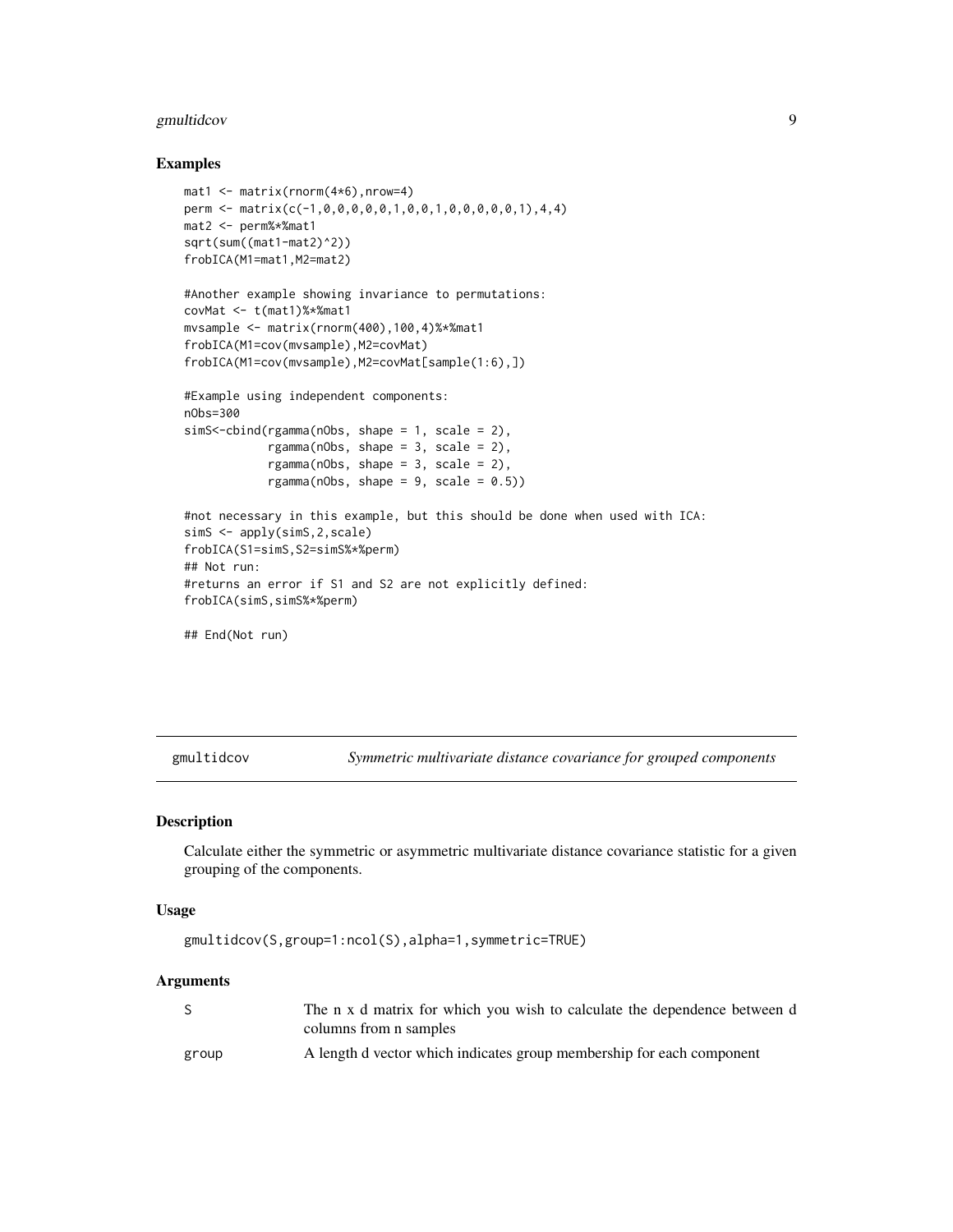<span id="page-9-0"></span>10 infomaxICA

| alpha     | A scaling parameter in the interval $(0,2]$ used for calculating distances.                                                 |
|-----------|-----------------------------------------------------------------------------------------------------------------------------|
| symmetric | logical; if TRUE (the default), calculates the symmetric version of the multivari-<br>ate distance covariance. See details. |

#### Details

Suppose that the groups are numbered 1,2,...,C and that group is a vector indicating group membership for each component. If symmetric==TRUE, calculates: sum\_i=1^C dcovustat(S[,group==i],S[,group!=i]) If symmetric==FALSE, calculates: sum\_i=1^C-1 dcovustat(S[,group==i],S[,group>i])

#### Value

Returns a scalar equal to the multivariate distance covariance statistic for grouped components of S.

#### Author(s)

Nicholas James

#### See Also

[dcovustat](#page-4-1), [energy::dcov](#page-0-0)

#### Examples

```
library(steadyICA)
S = matrix(rnorm(300), ncol=3)group = c(1, 2, 2)gmultidcov(S,group,TRUE) # close to zero
gmultidcov(S,group,FALSE) # sill close to zero
Sigma = matrix(c(1, 0.7, 0, 0.7, 1, -0.2, 0, -0.2, 1), ncol=3)X = MASS::mvrnorm(100, rep(0,3), Sigma)gmultidcov(X,group,TRUE) # further from zero
gmultidcov(X,group,FALSE) # further from zero
```
infomaxICA *Estimates independent components via infomax*

#### Description

Estimate independent components using the infomax criteria, which is equivalent to maximum likelihood using the logistic density,  $exp(-S)/(1+exp(-S))$ <sup>2</sup>.

#### Usage

```
infomaxICA(X, n.comp, W.list = NULL, which = FALSE, maxit = 500, eps = 1e-08,alpha.eps = 1e-08, verbose = FALSE, restarts=0)
```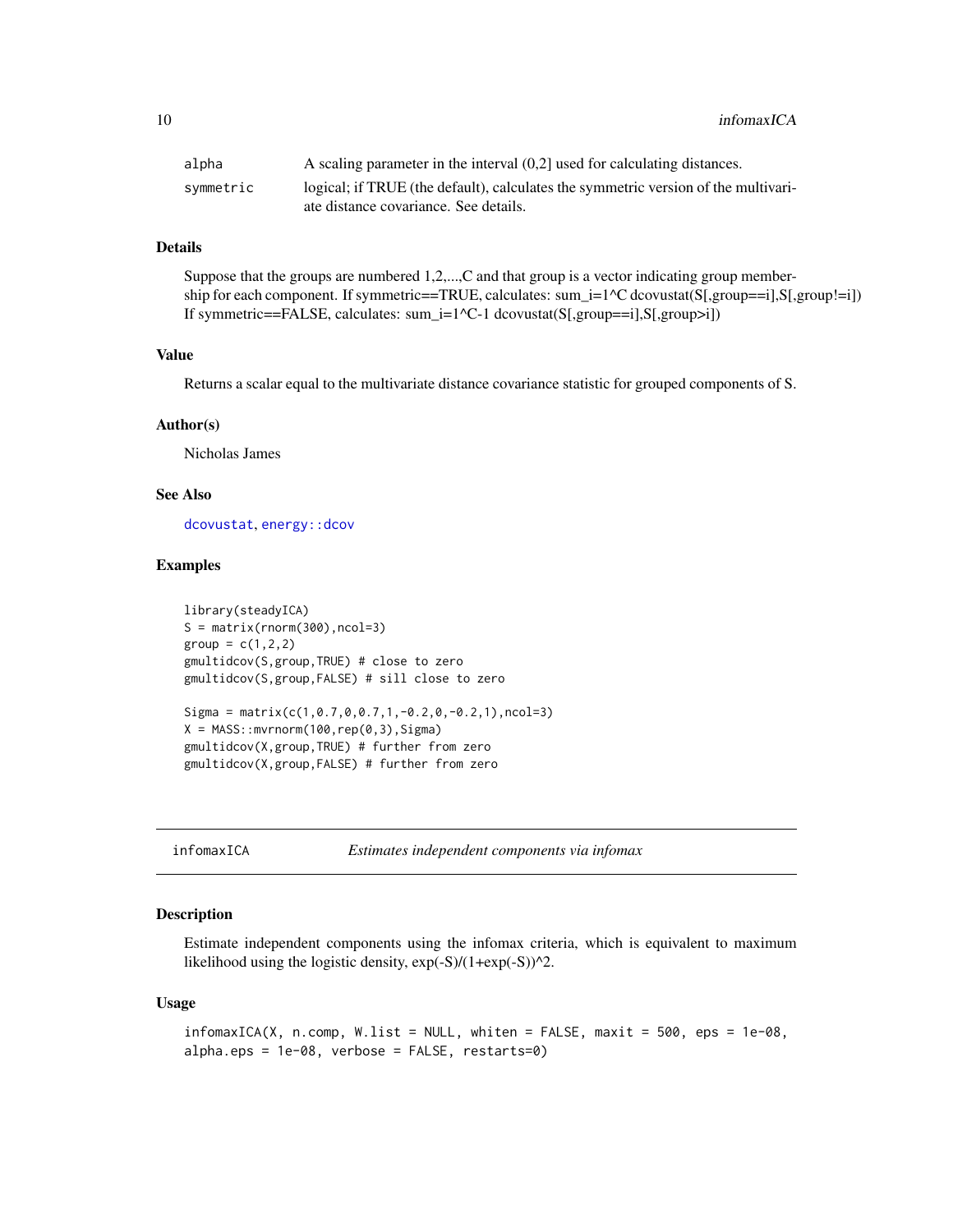#### $informa XCA$  11

#### Arguments

| X         | the n x p data matrix                                                                                                                                                                                                                                                                                                                  |
|-----------|----------------------------------------------------------------------------------------------------------------------------------------------------------------------------------------------------------------------------------------------------------------------------------------------------------------------------------------|
| n.comp    | number of components to be estimated                                                                                                                                                                                                                                                                                                   |
| W.list    | list of orthogonal matrices for initialization                                                                                                                                                                                                                                                                                         |
| whiten    | Whitens the data before applying ICA, i.e., $X\%*\%$ whitener = Z, where Z has<br>mean zero and empirical covariance equal to the identity matrix, and Z is then<br>used as the input.                                                                                                                                                 |
| maxit     | maximum number of iterations                                                                                                                                                                                                                                                                                                           |
| eps       | algorithm terminates when the norm of the gradient is less than eps                                                                                                                                                                                                                                                                    |
| alpha.eps | tolerance controlling the level of annealing: algorithm terminates with a warning<br>if the learning parameter is less than alpha.eps                                                                                                                                                                                                  |
| verbose   | if TRUE, prints (1) the value of the infomax objective function at each iteration,<br>$(2)$ the norm of the gradient, and $(3)$ current value of the learning parameter<br>alpha.                                                                                                                                                      |
| restarts  | An integer determining the number of initial matrices to use in estimating the<br>ICA model. The objective function has local optima, so multiple starting values<br>are recommended. If whiten=TRUE, then generates random orthogonal matri-<br>ces. If whiten=FALSE, generate random matrices from rnorm(). See code for<br>details. |

#### Details

This is an R version of ICA using the infomax criteria that provides an alternative to Matlab code (<ftp://ftp.cnl.salk.edu/pub/tony/sep96.public>), but with a few modifications. First, we use the full data (the so-called offline algorithm) in each iteration rather than an online algorithm with batches. Secondly, we use an adaptive method to choose the step size (based upon Bernaards and Jennrich 2005), which speeds up convergence. We also omitted the bias term (intercept) included in the original formulation because we centered our data.

#### Value

| S           | the estimated independent components                                                                                                                                            |
|-------------|---------------------------------------------------------------------------------------------------------------------------------------------------------------------------------|
| W           | if whiten=TRUE, returns the orthogonal unmixing matrix; no value is returned<br>when whiten=FALSE                                                                               |
| M           | Returns the estimated mixing matrix for the model $X = S M$ , where X is not<br>pre-whitened (although X is centered)                                                           |
| f           | the value of the objective function at the estimated S                                                                                                                          |
| Table       | summarizes algorithm status at each iteration                                                                                                                                   |
| convergence | 1 if norm of the gradient is less than eps, 2 if the learning parameter was smaller<br>than alpha.eps, which usually means the gradient is sufficiently small, 0 other-<br>wise |

#### Note

In contrast to most other ICA methods, W is not contrained to be orthogonal.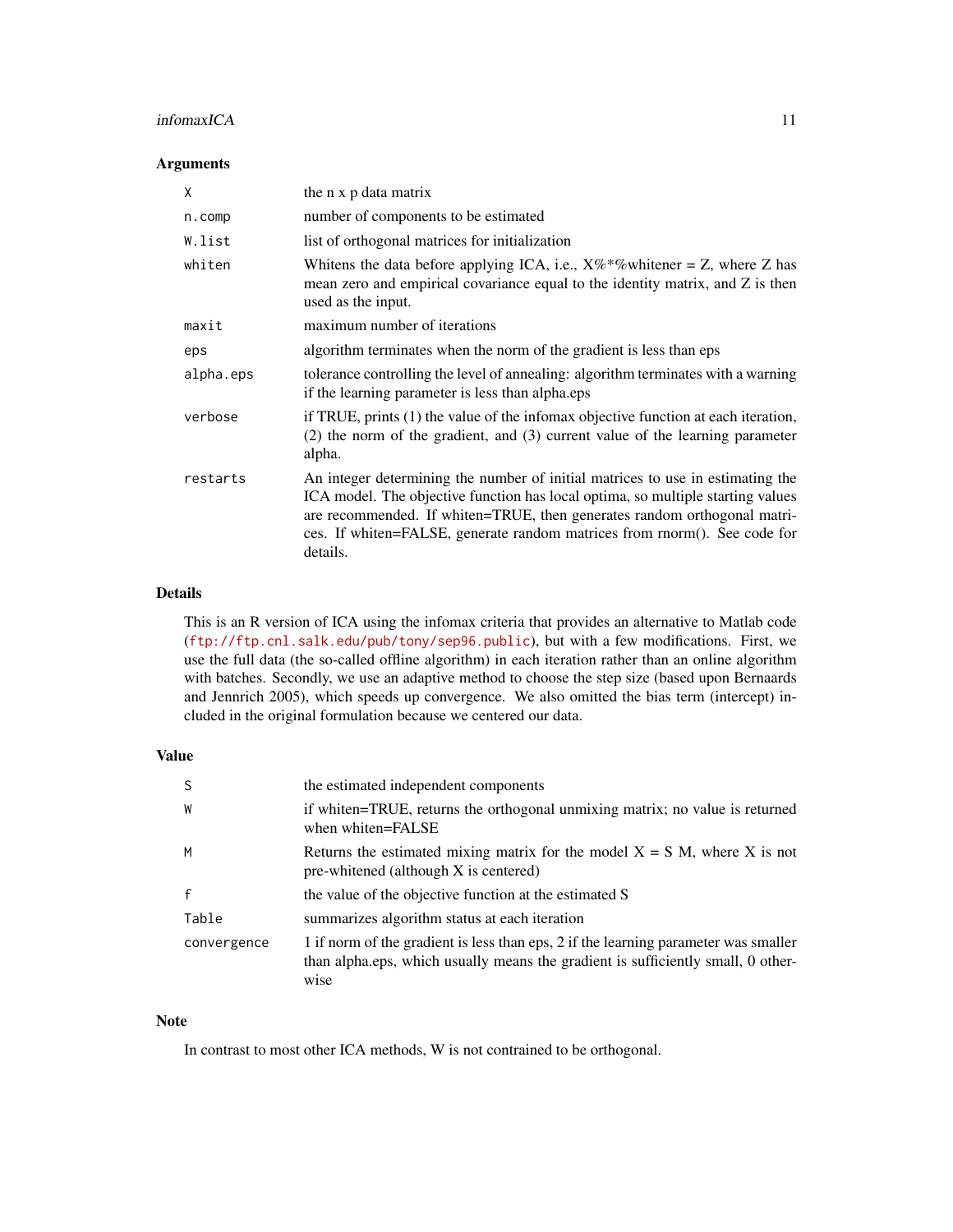#### Author(s)

Benjamin Risk

#### References

Bell, A. & Sejnowski, T. An information-maximization approach to blind separation and blind deconvolution Neural computation, *Neural computation*, 1995, 7, 1129-1159.

Bernaards, C. A. and Jennrich, R. I. (2005) Gradient Projection Algorithms and Software for Arbitrary Rotation Criteria in Factor Analysis, *Educational and Psychological Measurement* 65, 676- 696. <http://www.stat.ucla.edu/research/gpa>

#### Examples

```
## Example when p > d. The MD function and amari measures
# are not defined for M. We can compare the
# "true W inverse", which is the mixing matrix multiplied
# by the whitening matrix; alternatively, we can use
# multidcov::frobICA. These two approaches are
# demonstrated below:
set.seed(999)
nObs <- 1024
nComp < -3# simulate from gamma distributions with
# varying amounts of skewness:
simS<-cbind(rgamma(nObs, shape = 1, scale = 2),
            rgamma(nObs, shape = 3, scale = 2),
            rgamma(nObs, shape = 9, scale = 0.5))
#standardize by expected value and variance:
simS[, 1] = (simS[, 1] - 1*2)/sqrt(1*2^2)simS[, 2] = (simS[, 2] - 3*2)/sqrt(3*2^2)simS[, 3] = (simS[, 3] - 9*0.5)/sqrt(9*0.5^2)# slightly revised 'mixmat' function (from ProDenICA)
# for p>=d: uses fastICA and ProDenICA parameterization:
myMixmat <- function (p = 2, d = NULL) {
  if(is.null(d)) d = pa \leftarrow matrix(rnorm(d * p), d, p)sa \leftarrow La.svd(a)dL \le sort(runif(d) + 1)
  mat <- sa$u%*%(sa$vt*dL)
  attr(mat, "condition") <- dL[d]/dL[1]
  mat
}
simM \leq myMixmat(p = 6, d = nComp)
xData <- simS%*%simM
xWhitened <- whitener(xData, n.comp = nComp)
#Define a 'true' W (uses the estimated whitening matrix):
```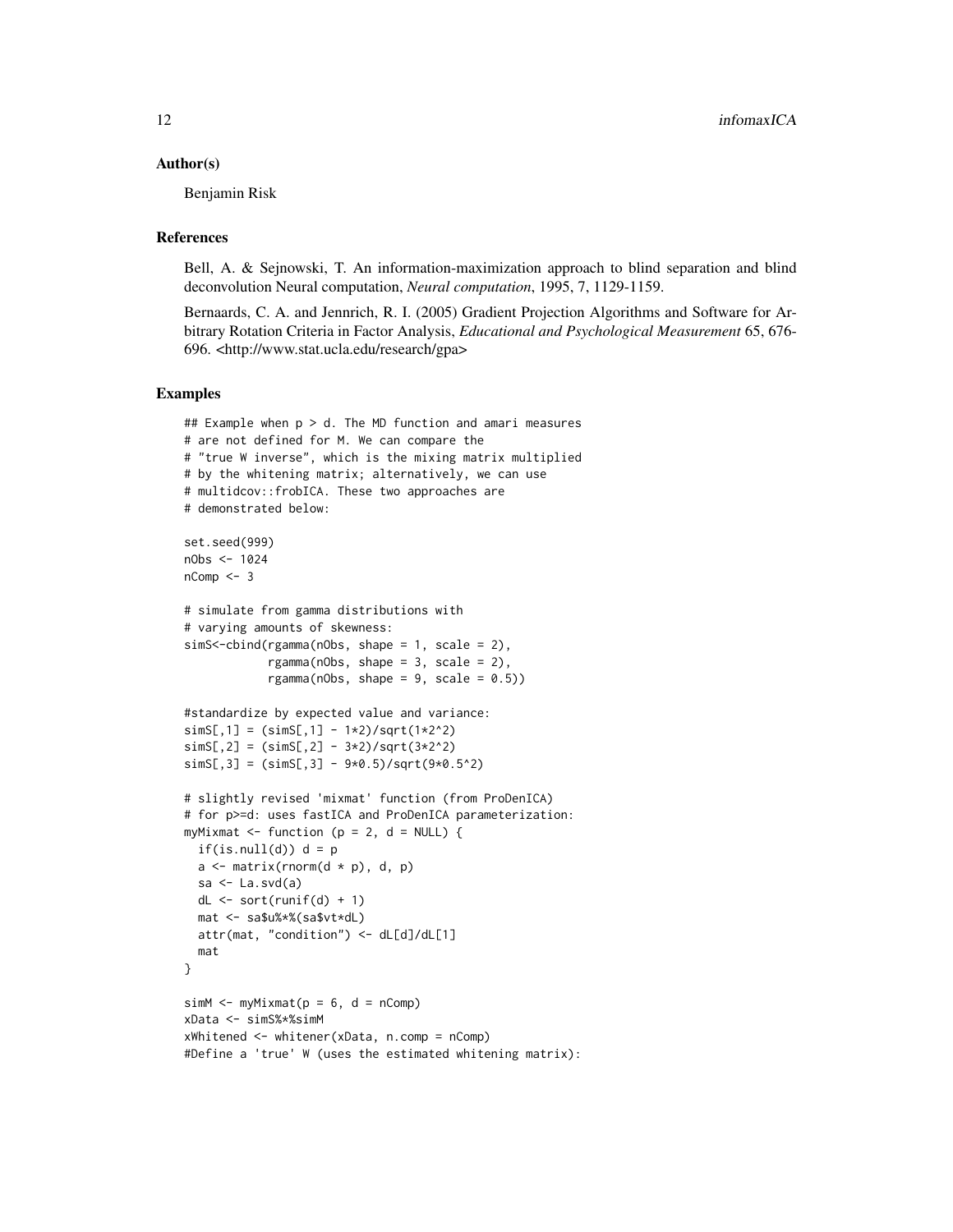#### <span id="page-12-0"></span>matchICA 13

```
W.true <- solve(simM%*%xWhitened$whitener)
estInfomax <- infomaxICA(X = xData, n.comp = nComp, whiten = TRUE, verbose = TRUE)
frobICA(estInfomax$M,simM)
library(JADE)
MD(t(estInfomax$W),t(solve(W.true)))
amari.error(t(estInfomax$W),t(solve(W.true)))
```
<span id="page-12-1"></span>matchICA *match independent components using the Hungarian method*

#### Description

The ICA model is only identifiable up to signed permutations of the ICs. This function finds the signed permutation of a matrix S such that  $\text{IIS}\%^*\%\text{P}$  - templatell is minimized. Optionally also matches the mixing matrix M.

#### Usage

```
matchICA(S, template, M = NULL)
```
#### Arguments

|          | the n x d matrix of ICs to be matched                                                           |
|----------|-------------------------------------------------------------------------------------------------|
| template | the n x d matrix that S is matched to.                                                          |
| м        | an optional d x p mixing matrix corresponding to S that will also be matched to<br>the template |

#### Value

Returns the signed permutation of S that is matched to the template. If the optional argument M is provided, returns a list with the permuted S and M matrices.

#### Author(s)

Benjamin Risk

#### References

Kuhn, H. The Hungarian Method for the assignment problem Naval Research Logistics Quarterly, 1955, 2, 83 - 97

Risk, B.B., D.S. Matteson, D. Ruppert, A. Eloyan, B.S. Caffo. In review, 2013. Evaluating ICA methods with an application to resting state fMRI.

#### See Also

[frobICA](#page-6-1) [clue::solve\\_LSAP](#page-0-0)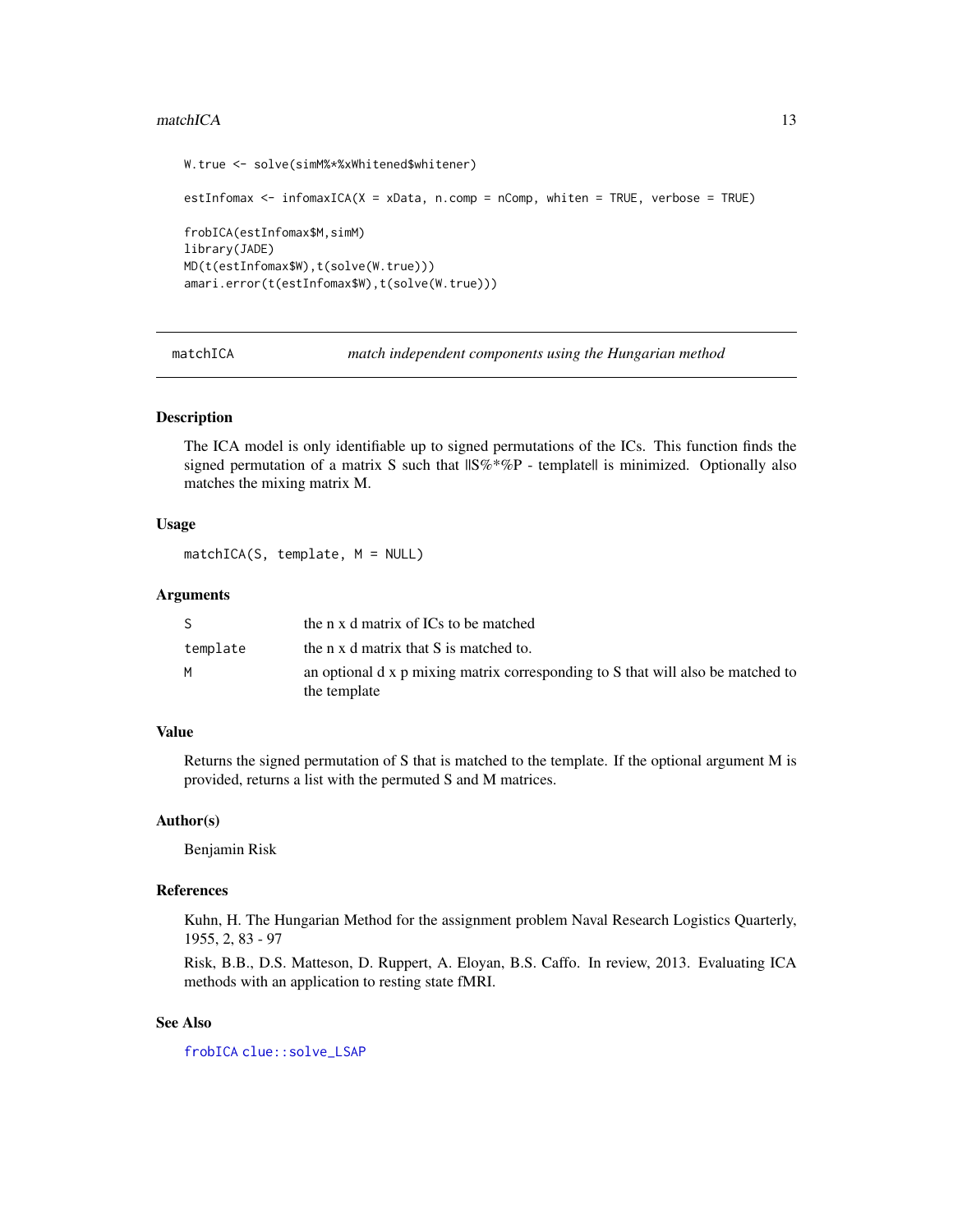#### Examples

```
set.seed(999)
nObs <- 1024
nComp < -3# simulate from some gamma distributions:
simS<-cbind(rgamma(nObs, shape = 1, scale = 2),
            rgamma(nObs, shape = 3, scale = 2),
            rgamma(nObs, shape = 9, scale = 0.5))
simM <- matrix(rnorm(9),3)
pMat <- matrix(c(0,-1,0,1,0,0,0,0,-1),3)
permS <- simS%*%pMat
permM <- t(pMat)%*%simM
matchedS \leq matchICA(S = permS, template = simS, M = permM)
sum(abs(matchedS$S - simS))
sum(abs(simM - matchedS$M))
```
<span id="page-13-1"></span>multidcov *Symmetric multivariate distance covariance*

#### Description

Calculate either the symmetric or asymmetric multivariate distance covariance statistic.

#### Usage

```
multidcov(S,symmetric=TRUE,alpha=1)
```
#### Arguments

| <sub>S</sub> | the n x d matrix for which you wish to calculate the dependence between d<br>columns from n samples                         |
|--------------|-----------------------------------------------------------------------------------------------------------------------------|
| alpha        | A scaling parameter in the interval $(0,2]$ used for calculating distances.                                                 |
| symmetric    | logical; if TRUE (the default), calculates the symmetric version of the multivari-<br>ate distance covariance. See details. |

#### Details

If symmetric==TRUE, calculates: sum\_i=1^d dcovustat( $S[i,j,S[-i])$  If symmetric==FALSE, calculates: sum\_i=1^d-1 dcovustat( $S[i, j]$ , $S[(i+1):d]$ )

#### Value

returns a scalar equal to the multivariate distance covariance statistic for the columns of S

#### Author(s)

David Matteson

<span id="page-13-0"></span>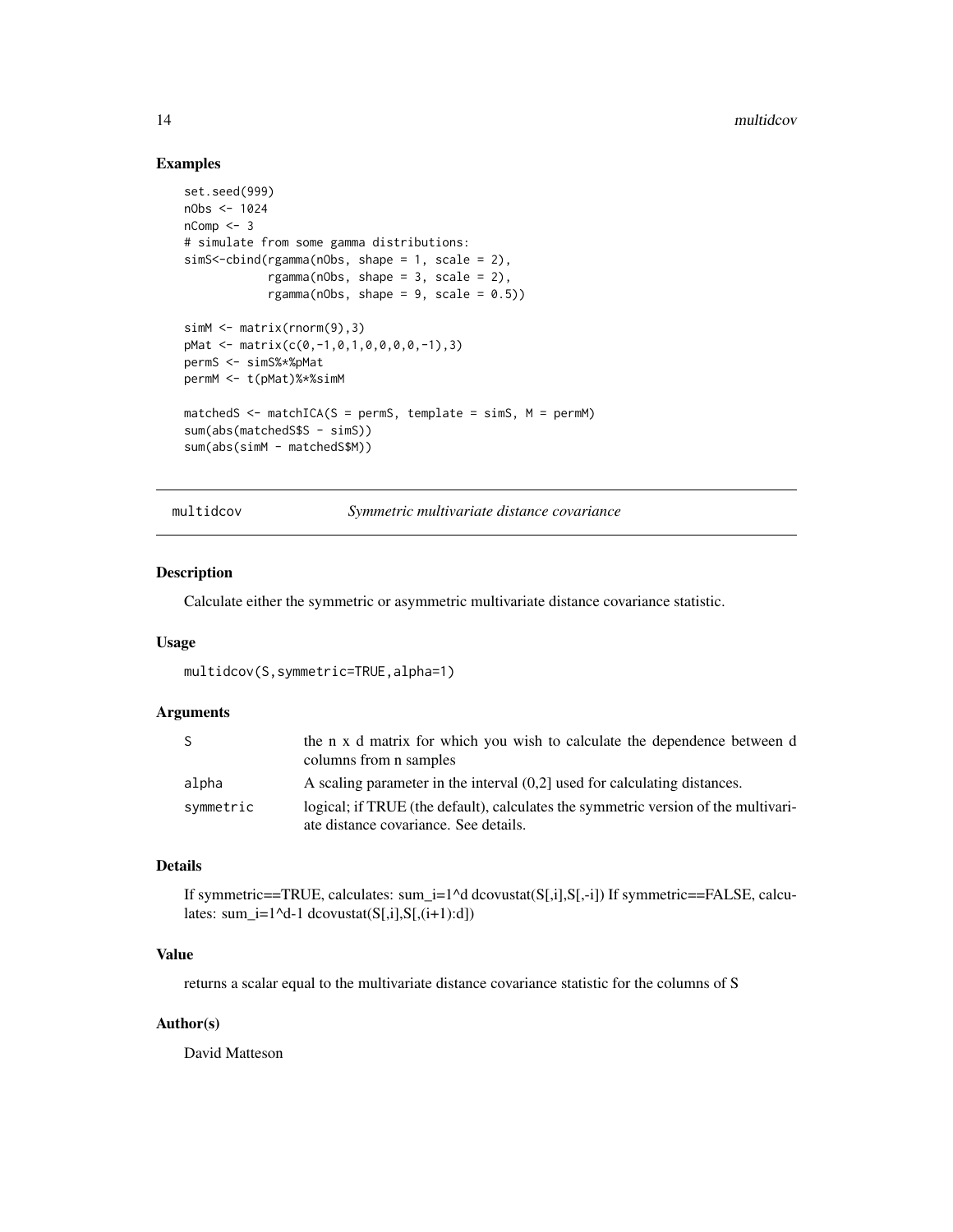#### <span id="page-14-0"></span>permTest 15

#### See Also

[dcovustat](#page-4-1), [energy::dcov](#page-0-0)

#### Examples

```
nObs <- 1024
nComp < -3simM <- matrix(rnorm(nComp*nComp),nComp)
# simulate some data:
simS<-cbind(rgamma(nObs, shape = 1, scale = 2),
            rgamma(nObs, shape = 3, scale = 2),
            rgamma(nObs, shape = 9, scale = 0.5))
simS <- scale(simS) #Standardize variance for identifiability
#mix the sources:
xData <- simS %*% simM
multidcov(simS) #close to zero
multidcov(whitener(xData)$Z) #should be larger than simS
multidcov(xData) #greater than zero
```

| permlest |  |
|----------|--|
|          |  |

*Permutation test for mutual independence.* 

#### Description

Calculates an approximate p-values based upon a permutation test for mutual independence.

#### Usage

```
permTest(S, group=1:ncol(S), R=199, FUN=c('gmultidcov','compInd'), ...)
```
#### Arguments

| -S         | The n x d matrix for which you wish to test the dependence between d columns<br>from n samples        |
|------------|-------------------------------------------------------------------------------------------------------|
| group      | A length d vector which indicates group membership for each component                                 |
| R          | The number of permutations to perform in order to obtain the approximate p-<br>value.                 |
| <b>FUN</b> | The function used to determine mutual independence. This is one of either gmul-<br>tideov or compled. |
|            | Additionl arguments passed to FUN. See details.                                                       |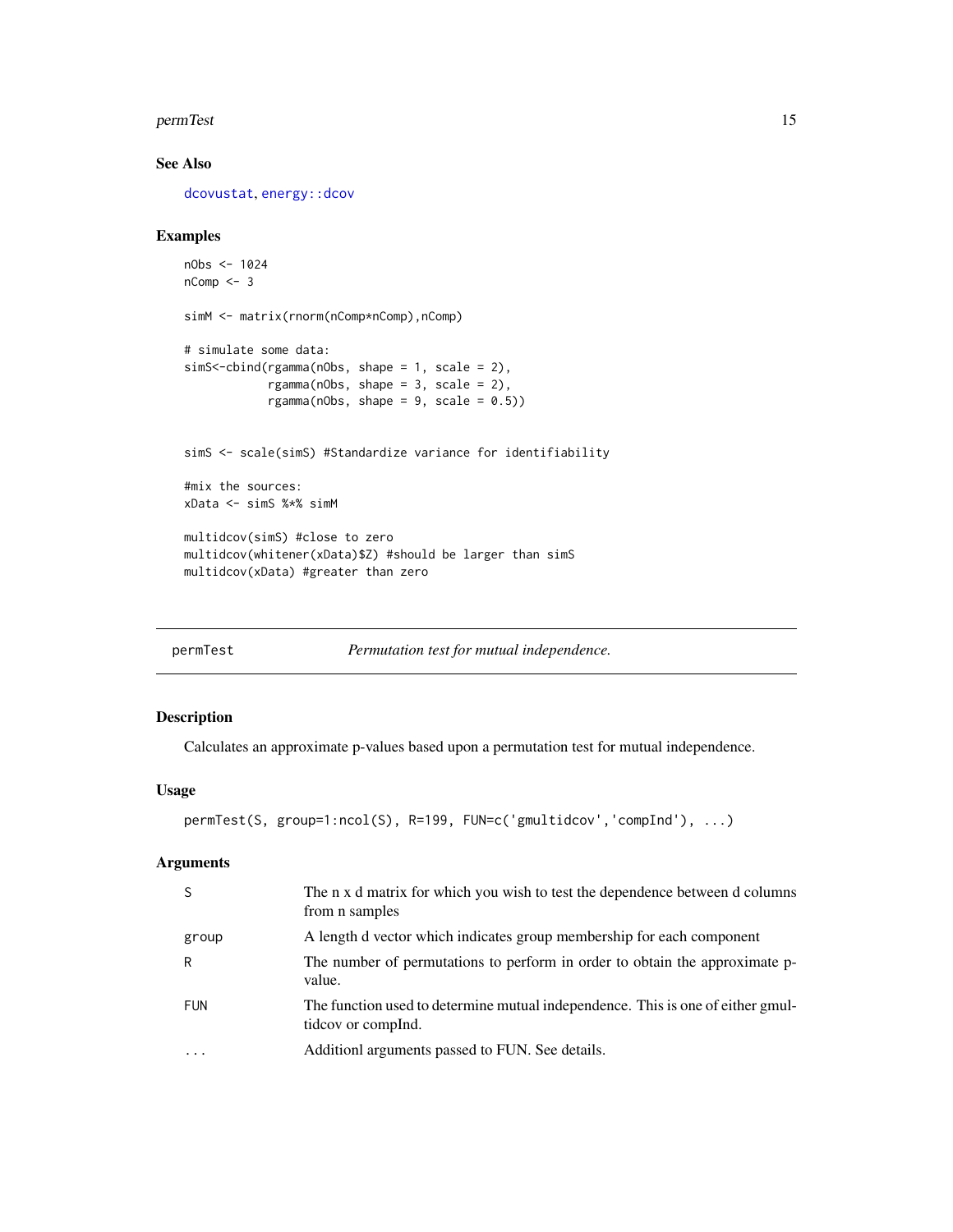#### <span id="page-15-0"></span>Details

Suppose that the groups are numbered 1,2,...,C and that group is a vector indicating group membership for each component. If symmetric==TRUE, calculates: sum\_i=1^C dcovustat(S[,group==i],S[,group!=i]) If symmetric==FALSE, calculates: sum\_i=1^C-1 dcovustat(S[,group==i],S[,group>i])

If no additional arguments are supplied for FUN then the default values are used. In the case of gmultidcov, values for alpha and symmetric can be supplied. While for compInd only the value of alpha is needed.

#### Value

Returns an approximate p-values based upon a permutation test.

#### Author(s)

Nicholas James

#### See Also

[dcovustat](#page-4-1), [energy::dcov](#page-0-0)

rightskew *force ICs to have positive skewness and order by skewness*

#### Description

The ICA model is only identifiable up to signed permutations. This function provides a canonical ordering for ICA that is useful for fMRI or studies where signals are skewed. Multiplies columns of S that are left-skewed by -1 to force right skewness. Optionally orders the columns by descending skewness.

#### Usage

rightskew(S, M = NULL, order.skew = TRUE)

#### Arguments

| -S         | n x d matrix                                                                                                                                                     |
|------------|------------------------------------------------------------------------------------------------------------------------------------------------------------------|
| M          | d x p mixing matrix                                                                                                                                              |
| order.skew | Option to return the permutation of columns of S from largest to smallest skew-<br>ness. Also returns a permuted version of M that corresponds with the permuted |

#### Value

Returns the matrix S such that all columns have positive skewness. If optional argument M is supplied, returns a list with the new S and corresponding M.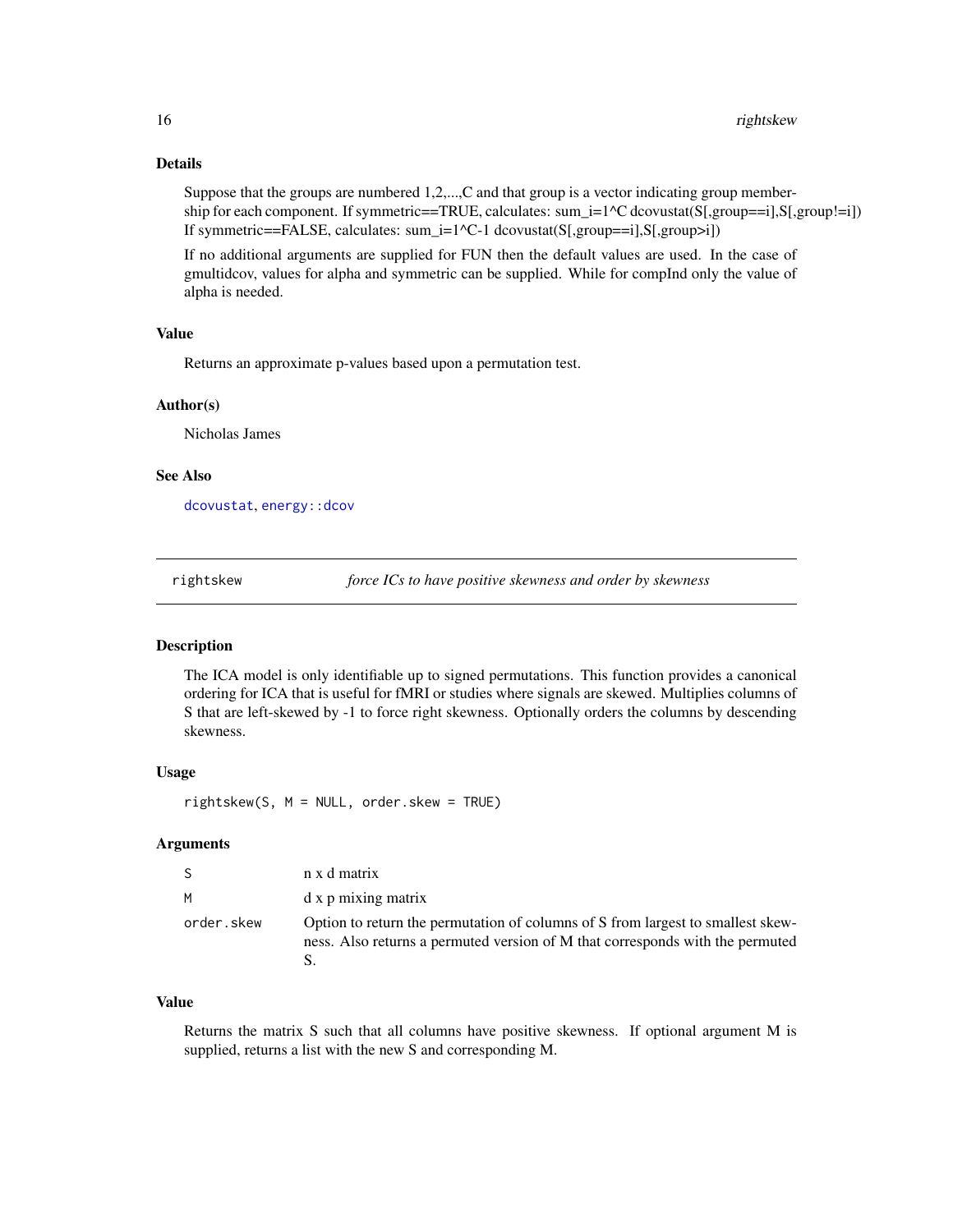#### <span id="page-16-0"></span>steadyICA 17

#### Author(s)

Benjamin Risk

#### References

Eloyan, A. & Ghosh, S. A Semiparametric Approach to Source Separation using Independent Component Analysis Computational Statistics and Data Analysis, 2013, 58, 383 - 396.

#### Examples

```
nObs = 1024simS<-cbind(rgamma(nObs, shape = 1, scale = 2),
           rgamma(nObs, shape = 9, scale = 0.5),
           -1*rgamma(nObs, shape = 3, scale = 2)apply(simS,2,function(x){
  (sum((x - mean(x))^3) / length(x))/(sum((x - mean(x))^2) / length(x))^2)canonicalS <- rightskew(simS)
apply(canonicalS,2,function(x){
 (sum((x - mean(x))^3) / length(x))/(sum((x - mean(x))^2) / length(x))^2)
```
<span id="page-16-1"></span>

steadyICA *Estimate independent components by minimizing distance covariance*

#### Description

The model is:  $X = S M + E$ , where X is n x p and has mean zero, S is n x d, M is d x p, and E is measurement error. For whitened data, we have  $Z = S t(W)$ , where W is orthogonal. We find the matrix M such that S minimizes the distance covariance dependency measure.

#### Usage

steadyICA(X, n.comp =  $ncol(X)$ , w.init = NULL, PIT = FALSE, bw = 'SJ', adjust = 1, whiten = FALSE, irlba = FALSE, symmetric = FALSE, eps = 1e-08, alpha.eps = 1e-08,  $maxit = 100$ , method = c('Cpp','R'), verbose = FALSE)

#### Arguments

| X      | The n x p data matrix, where n is the number of observations.                                                                          |
|--------|----------------------------------------------------------------------------------------------------------------------------------------|
| n.comp | number of components to be estimated                                                                                                   |
| w.init | a p x d initial unmixing matrix                                                                                                        |
| PTT    | logical; if TRUE, the distribution and density of the independent components<br>are estimated using gaussian kernel density estimates. |
| bw     | Argument for bandwidth selection method; defaults to 'SJ'; see stats::density                                                          |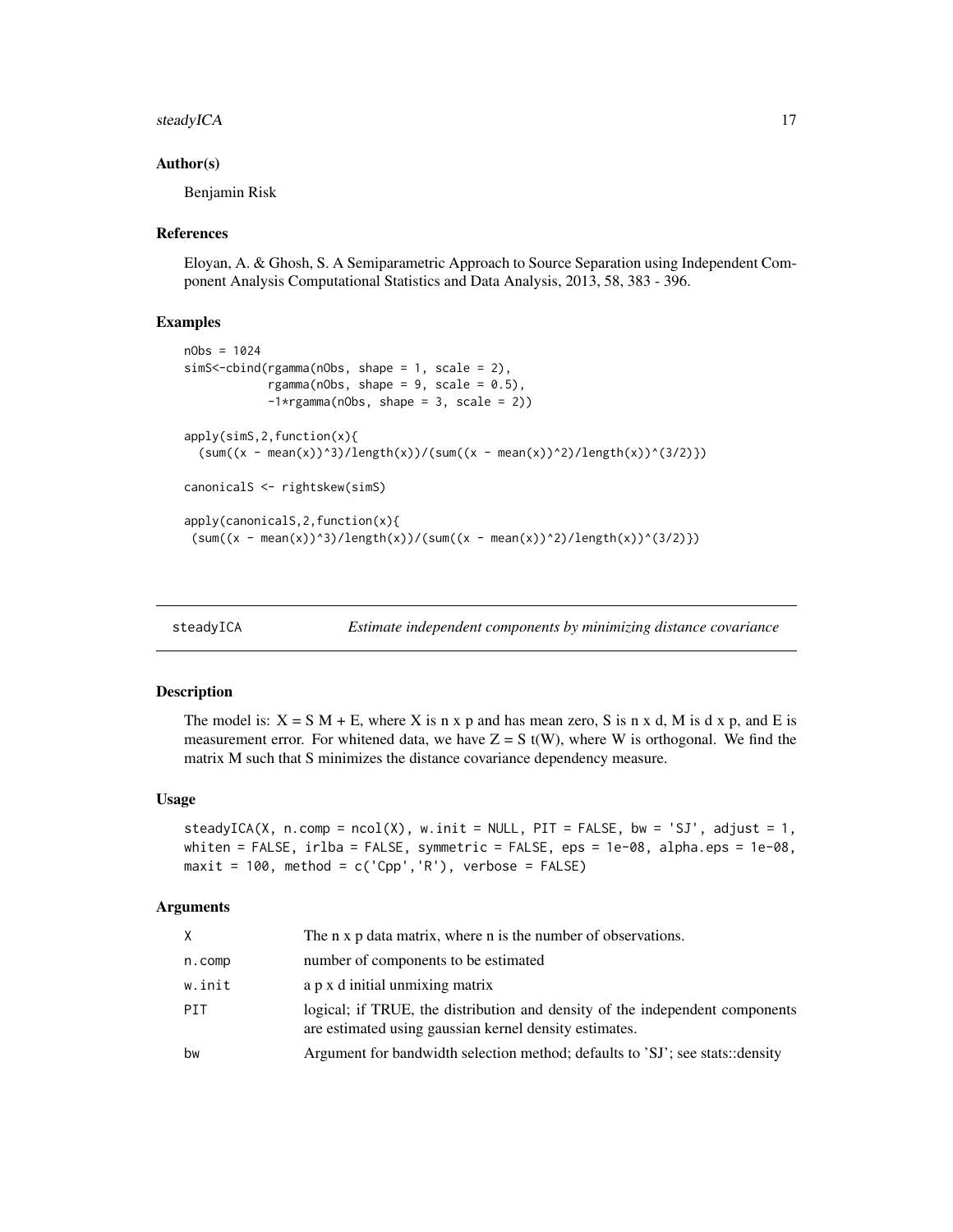<span id="page-17-0"></span>

| adjust    | adjust bandwidth selection; e.g., if observations are correlated, consider using<br>$adjust > 1$ ; see stats::density                                                                                    |
|-----------|----------------------------------------------------------------------------------------------------------------------------------------------------------------------------------------------------------|
| whiten    | logical; if TRUE, whitens the data before applying ICA, i.e., $X\%*\%$ whitener =<br>Z, where Z has mean zero and empirical covariance equal to the identity matrix,<br>and Z is then used as the input. |
| irlba     | logical; when whiten=TRUE, irlbA=TRUE uses the R-package 'irlba' in the<br>whitening, which is generally faster than base: svd though sometimes less accu-<br>rate                                       |
| symmetric | logical; if TRUE, implements the symmetric version of the ICA algorithm,<br>which is invariant to the ordering of the columns of X but is slower                                                         |
| eps       | algorithm terminates when the norm of the gradient of multidcov is less than eps                                                                                                                         |
| maxit     | maximum number of iterations                                                                                                                                                                             |
| alpha.eps | tolerance controlling the level of annealing: algorithm terminates with a warning<br>if the learning parameter is less than alpha.eps                                                                    |
| method    | options 'Cpp' (default), which requires the package 'Rcpp', or 'R', which is<br>solely written in R but is much slower                                                                                   |
| verbose   | logical; if TRUE, prints the value of multidcov, norm of the gradient, and current<br>value of the learning parameter.                                                                                   |
|           |                                                                                                                                                                                                          |

#### Value

| <sub>S</sub> | the estimated independent components                                                                                                                                            |
|--------------|---------------------------------------------------------------------------------------------------------------------------------------------------------------------------------|
| W            | the estimated unmixing matrix: if whiten=TRUE, W is orthogonal and corre-<br>sponds to Z W = S; if whiten=FALSE, corresponds to X ginv(M) = S                                   |
| M            | Returns the estimated mixing matrix for the model $X = S M$ , where X is not<br>pre-whitened (although X is centered)                                                           |
| $\mathsf{f}$ | the value of the objective function at the estimated S                                                                                                                          |
| Table        | summarizes algorithm status at each iteration                                                                                                                                   |
| convergence  | 1 if norm of the gradient is less than eps, 2 if the learning parameter was smaller<br>than alpha.eps, which usually means the gradient is sufficiently small, 0 other-<br>wise |

### Author(s)

Benjamin Risk

### References

Matteson, D. S. & Tsay, R. Independent component analysis via U-Statistics. <http://www.stat.cornell.edu/~matteson/#ICA>

#### See Also

[multidcov](#page-13-1)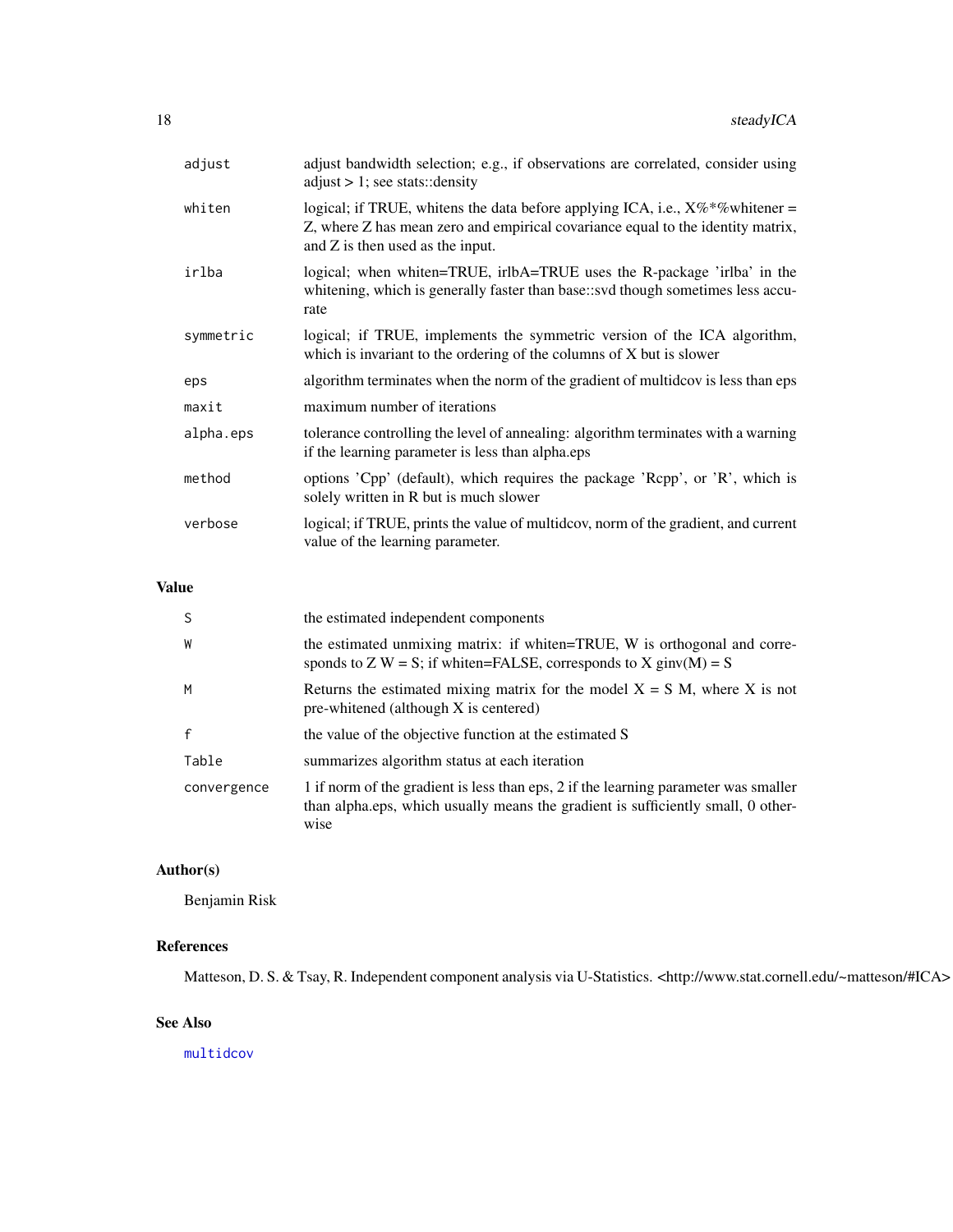#### steadyICA 19

#### Examples

```
set.seed(999)
nObs < -1024nComp <- 3
# simulate from some gamma distributions:
simS<-cbind(rgamma(nObs, shape = 1, scale = 2),
            rgamma(nObs, shape = 3, scale = 2),
            rgamma(nObs, shape = 9, scale = 0.5))
#standardize by expected value and variance:
simS[,1] = (simS[,1] - 1*2)/sqrt(1*2^2)simS[, 2] = (simS[, 2] - 3*2)/sqrt(3*2^2)simS[, 3] = (simS[, 3] - 9*0.5)/sqrt(9*0.5^2)# slightly revised 'mixmat' function (from ProDenICA)
# for p>=d: uses fastICA and ProDenICA parameterization:
myMixmat \le function (p = 2, d = NULL) {
  if(is.null(d)) d = pa \leq matrix(rnorm(d \neq p), d, p)
  sa \leftarrow La.svd(a)dL \le- sort(runif(d) + 1)
  mat <- sa$u%*%(sa$vt*dL)
  attr(mat, "condition") <- dL[d]/dL[1]
  mat
}
sim M \le -myMixmat(p = 6, d = nComp)xData <- simS%*%simM
xWhitened <- whitener(xData, n.comp = nComp)
#estimate mixing matrix:
est.steadyICA.v1 = steadyICA(X = xData,whiten=TRUE,n.comp=nComp,verbose = TRUE)
#Define the 'true' W:
W.true <- solve(simM%*%xWhitened$whitener)
frobICA(M1=est.steadyICA.v1$M,M2=simM)
frobICA(S1=est.steadyICA.v1$S,S2=simS)
## Not run:
#now initiate from target:
est.steadyICA.v2 = steadyICA(X = xData, w.init= W.true, n.comp = nComp, whiten=TRUE, verbose=TRUE)
#estimate using PIT steadyICA such that dimension reduction is via ICA:
est.steadyICA.v3 = steadyICA(X = xData, w.init=ginv(est.steadyICA.v2$M),
PIT=TRUE, n.comp = nComp, whiten=FALSE, verbose=TRUE)
frobICA(M1=est.steadyICA.v2$M,M2=simM)
frobICA(M1=est.steadyICA.v3$M,M2=simM)
frobICA(S1=est.steadyICA.v2$S,S2=simS)
#tends to be lower than PCA-based (i.e., whitening) methods:
```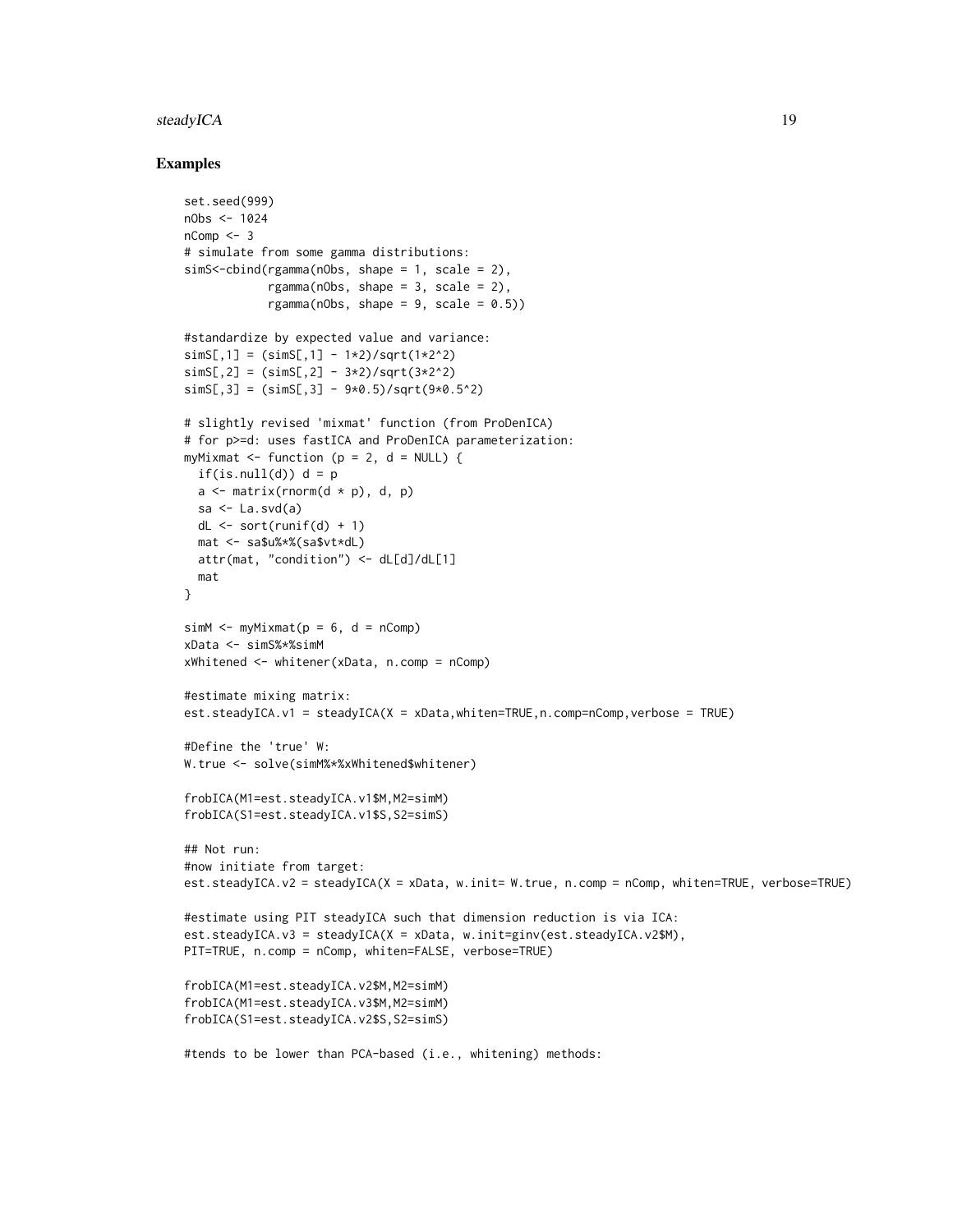```
frobICA(S1=est.steadyICA.v3$S,S2=simS)
# JADE uses a different parameterization and different notation.
# Using our parameterization and notation, the arguments for
# JADE::amari.error correspond to:
amari.error(t(W.hat), W.true)
library(JADE)
amari.error(t(est.steadyICA.v1$W), W.true)
amari.error(t(est.steadyICA.v2$W), W.true)
##note that a square W is not estimated if PIT=TRUE and whiten=FALSE
#Compare performance to fastICA:
library(fastICA)
est.fastICA = fastICA(X = xData, n.comp = 3, tol=1e-07)
amari.error(t(est.fastICA$W), W.true)
##steadyICA usually outperforms fastICA
##Compare performance to ProDenICA:
library(ProDenICA)
est.ProDenICA = ProDenICA(x = xWhitened $Z, k = 3, maxit=40, trace=TRUE)amari.error(t(est.ProDenICA$W), W.true)
##ProDenICA and steadyICA tend to be similar when sources
##are continuously differentiable
```

```
## End(Not run)
```
<span id="page-19-1"></span>theta2W *Convert angles to an orthogonal matrix.*

#### Description

Convert  $d*(d-1)/2$  angles from a sequence of Givens rotations to a d x d orthogonal matrix.

#### Usage

```
theta2W(theta)
```
#### Arguments

theta A scalar or vector of length  $d*(d-1)/2$  of values from which the d x d orthogonal matrix is calculated.

#### Value

A d x d orthogonal matrix resulting from the sequence of  $d^*(d-1)/2$  Givens rotation matrices.

#### Author(s)

David S. Matteson

<span id="page-19-0"></span>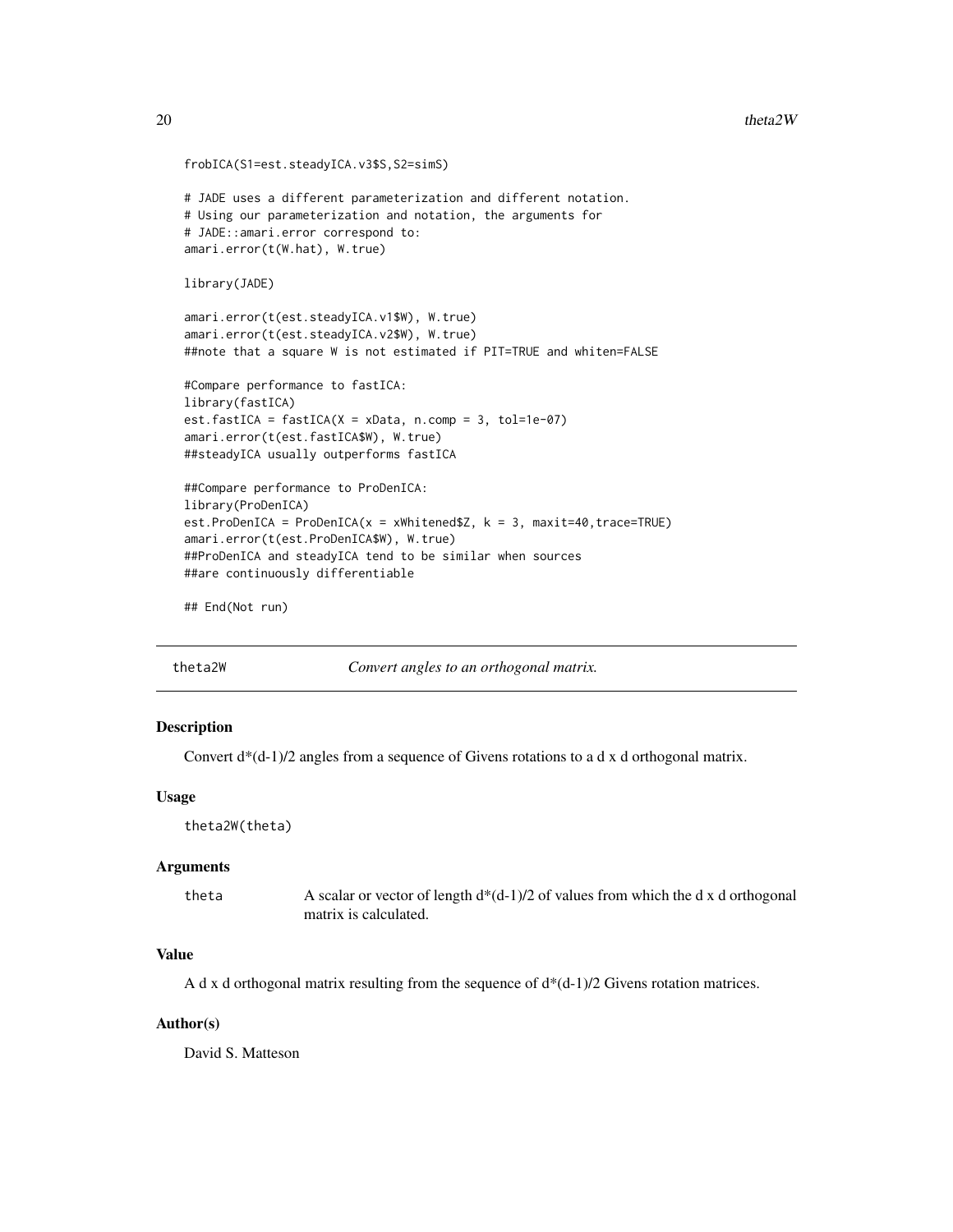#### <span id="page-20-0"></span>W2theta 21

#### References

Golub, G. & Van Loan, C. 1996. Matrix computations. Johns Hopkins University Press.

#### See Also

[W2theta](#page-20-1)

#### Examples

```
#Generate orthogonal matrix:
mat <- matrix(rnorm(9),3,3)
W = svd(mat)$u
theta \leq W2theta(W)
#Recovers W:
theta2W(theta)
```
<span id="page-20-1"></span>W2theta *Convert an orthogonal matrix to its angular parameterization.*

#### Description

Convert a d x d orthogonal matrix to a sequence of  $d*(d-1)/2$  Givens rotations.

#### Usage

W2theta(W)

#### Arguments

W A d x d orthogonal matrix.

#### Details

A d x d orthogonal matrix can be decomposed into a series of d\*(d-1)/2 Givens rotation matrices, where each matrix is parameterized by a single angle.

#### Value

A vector of length  $d*(d-1)/2$  comprised of the angles.

#### Author(s)

David S. Matteson

#### References

Golub, G. & Van Loan, C. 1996. Matrix computations. Johns Hopkins University Press.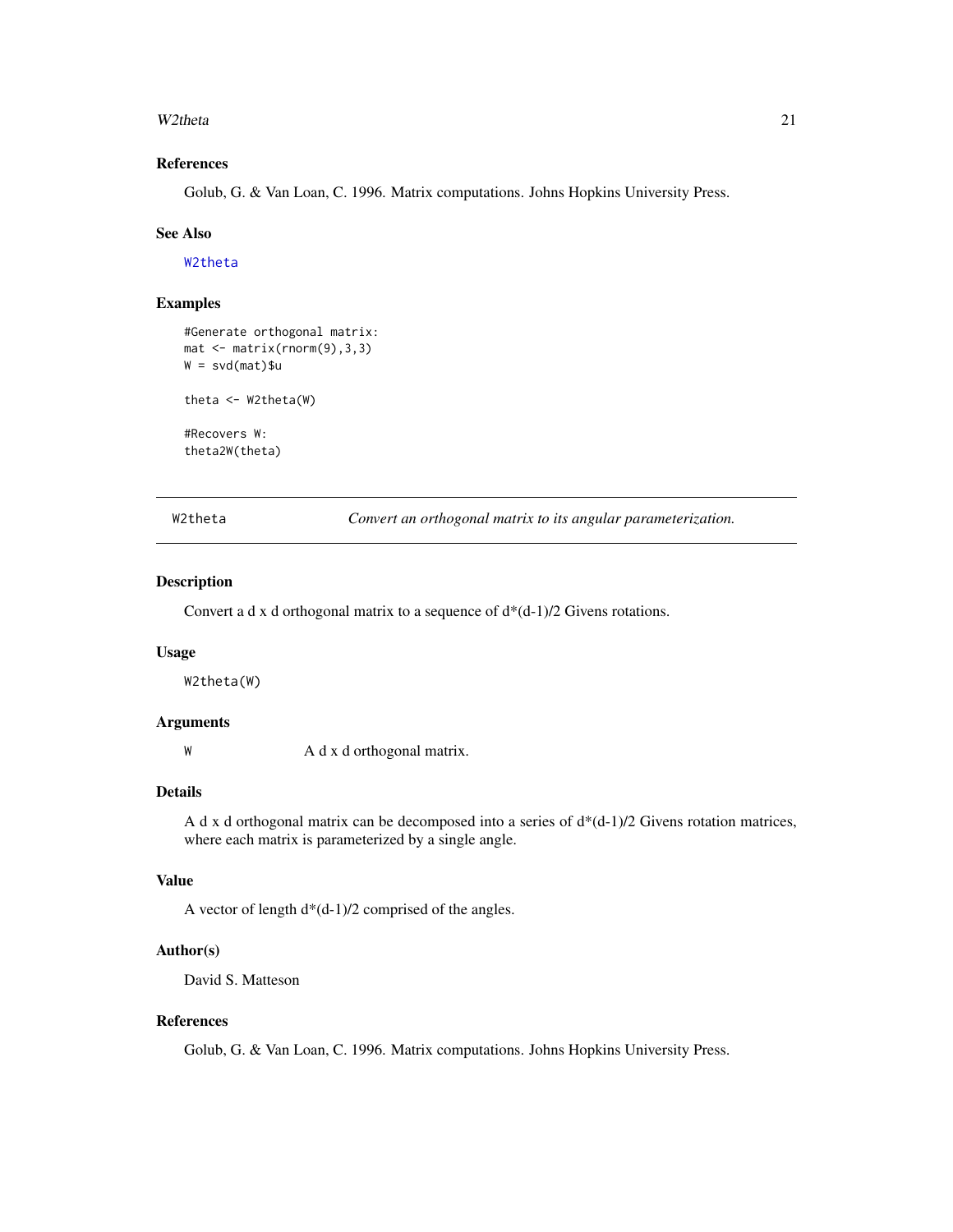#### 22 whitener

#### See Also

[theta2W](#page-19-1)

#### Examples

theta =  $c$ (pi/6,pi/4,pi/2) (W = theta2W(theta)) #Recover theta: W2theta(W)

whitener *Whitening function*

#### Description

Subtract column means and transform columns such that the empirical covariance is equal to the identity matrix. Uses the SVD.

#### Usage

```
whitener(X, n.comp = ncol(X), center.row = FALSE, irlba = FALSE)
```
#### Arguments

| $\times$   | n x p matrix                                                                                                     |
|------------|------------------------------------------------------------------------------------------------------------------|
| n.comp     | number of components to retain, <i>i.e.</i> , first n.comp left eigenvectors from svd are<br>retained            |
| center.row | center both rows and columns prior to applying SVD (the resulting whitened<br>data does not have zero-mean rows) |
| irlba      | if TRUE, uses irlba to approximate the first n.comp left eigenvectors. See Note.                                 |

#### Value

| whitener | the matrix such that $X\%*$ % white the zero mean and covariance equal to the<br><i>identity matrix</i> |
|----------|---------------------------------------------------------------------------------------------------------|
|          | the whitened data, i.e., $X\%*\%$ whitener = Z                                                          |

#### Note

The use of the option 'irlba = TRUE' requires the package irlba and is very useful for large p. The function irlba only calculates the first n.comp eigenvectors and is much faster than svd for p » n.comp, for e.g., in groupICA of fMRI data.

<span id="page-21-0"></span>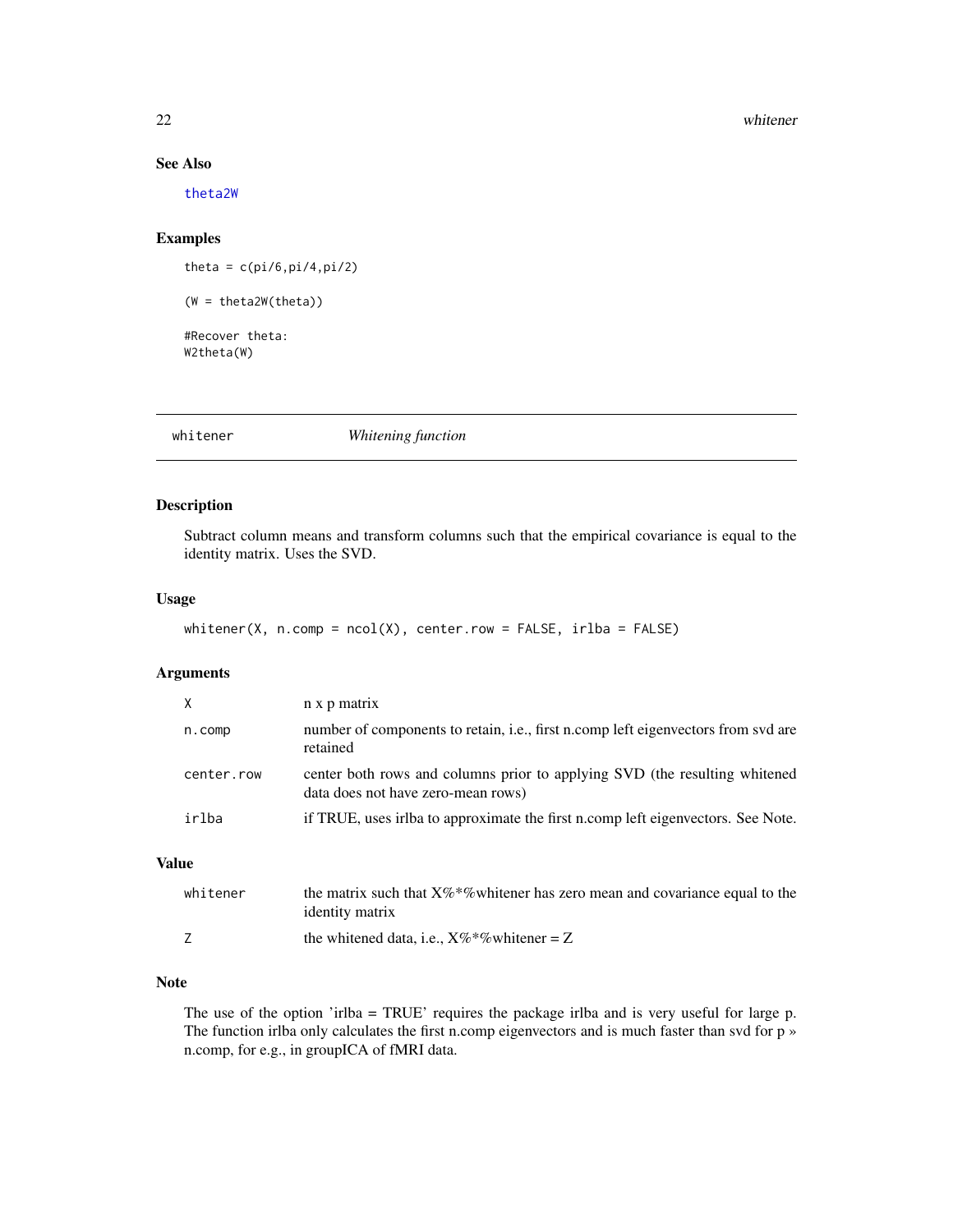#### <span id="page-22-0"></span>whitener 23

#### Author(s)

Benjamin Risk

#### See Also

[svd](#page-0-0), [irlba::irlba](#page-0-0)

#### Examples

```
simData <- cbind(rnorm(1000,1,2),rnorm(1000,-1,3),rnorm(1000,4,1))
simMVN <- simData%*%matrix(rnorm(12),3,4)
simWhiten <- whitener(simMVN,n.comp = 3)
colMeans(simWhiten$Z)
cov(simWhiten$Z)
```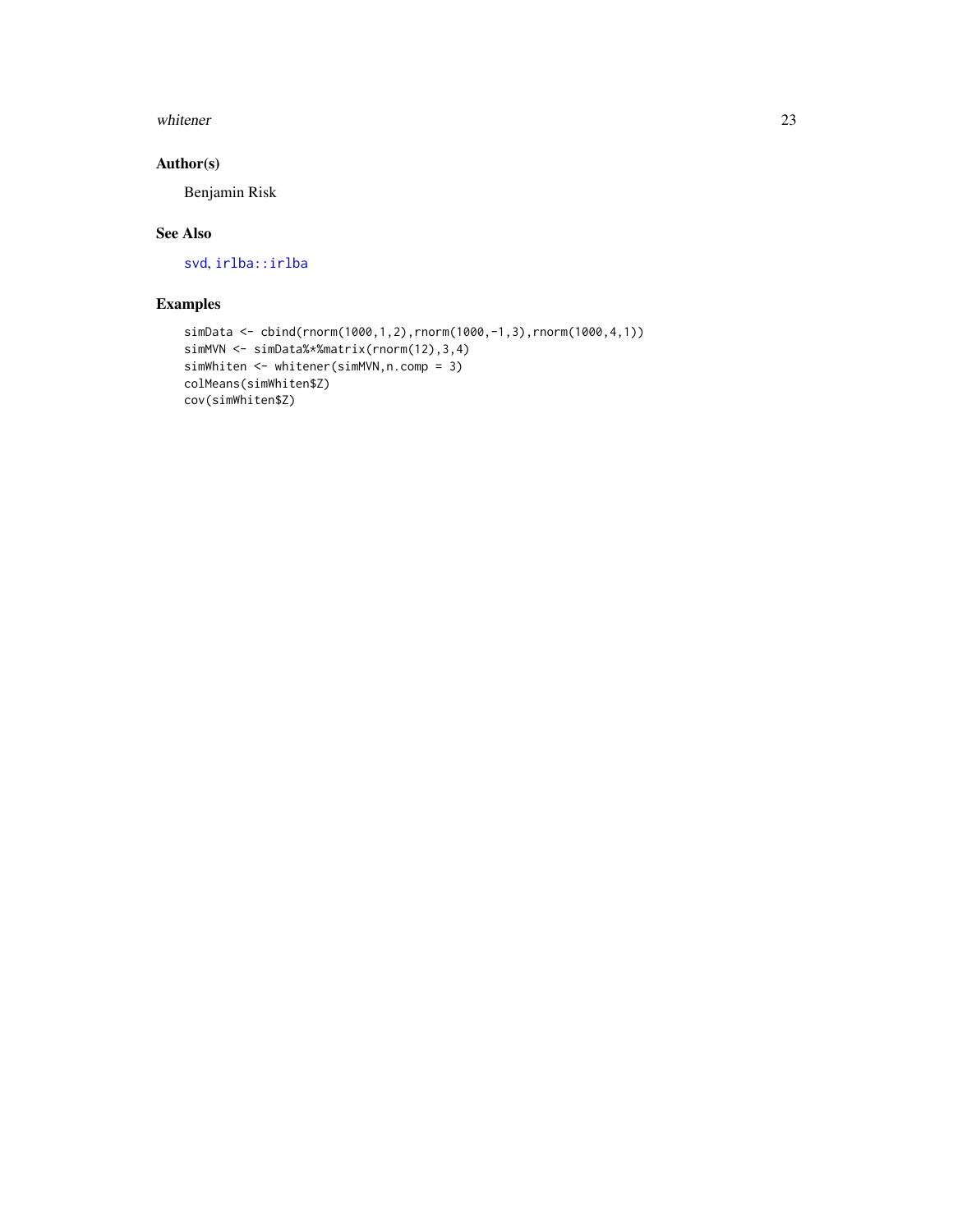# <span id="page-23-0"></span>Index

∗Topic Givens theta2W , [20](#page-19-0) W2theta , [21](#page-20-0) ∗Topic ICA dcovICA , [4](#page-3-0) frobICA , [7](#page-6-0) matchICA, [13](#page-12-0) steadyICA, [17](#page-16-0) ∗Topic covariance compInd , [3](#page-2-0) dcovICA , [4](#page-3-0) dcovustat , [5](#page-4-0) gmultidcov , [9](#page-8-0) multidcov , [14](#page-13-0) permTest , [15](#page-14-0) steadyICA, [17](#page-16-0) steadyICA-package , [2](#page-1-0) ∗Topic dcovICA steadyICA-package , [2](#page-1-0) ∗Topic dcov compInd , [3](#page-2-0) dcovustat , [5](#page-4-0) gmultidcov , [9](#page-8-0) multidcov , [14](#page-13-0) permTest , [15](#page-14-0) ∗Topic distance compInd , [3](#page-2-0) dcovICA , [4](#page-3-0) dcovustat , [5](#page-4-0) frobICA , [7](#page-6-0) gmultidcov , [9](#page-8-0) multidcov , [14](#page-13-0) permTest , [15](#page-14-0) steadyICA, [17](#page-16-0) steadyICA-package , [2](#page-1-0) ∗Topic givens dcovICA , [4](#page-3-0) ∗Topic hungarian matchICA, [13](#page-12-0)

∗Topic ica steadyICA-package , [2](#page-1-0) ∗Topic independent steadyICA, [17](#page-16-0) ∗Topic infomax steadyICA-package , [2](#page-1-0) ∗Topic matching steadyICA-package , [2](#page-1-0) ∗Topic orthogonal theta2W , [20](#page-19-0) W2theta , [21](#page-20-0) ∗Topic prewhiten whitener , [22](#page-21-0) ∗Topic standardize whitener , [22](#page-21-0) ∗Topic whiten steadyICA-package , [2](#page-1-0) whitener , [22](#page-21-0) clue::solve\_LSAP , *[8](#page-7-0)* , *[13](#page-12-0)* compInd , [3](#page-2-0) dcovICA , [4](#page-3-0) dcovustat , *[4](#page-3-0)* , [5](#page-4-0) , *[10](#page-9-0)* , *[15](#page-14-0) , [16](#page-15-0)* energy::dcov , *[4](#page-3-0)* , *[6](#page-5-0)* , *[10](#page-9-0)* , *[15](#page-14-0) , [16](#page-15-0)* fastICA , *[3](#page-2-0)* frobICA , [7](#page-6-0) , *[13](#page-12-0)* gmultidcov , [9](#page-8-0) infomaxICA , [10](#page-9-0) irlba::irlba , *[23](#page-22-0)* JADE::MD , *[8](#page-7-0)* matchICA, [8](#page-7-0), [13](#page-12-0) multidcov , *[6](#page-5-0)* , [14](#page-13-0) , *[18](#page-17-0)* optimize , *[4](#page-3-0) , [5](#page-4-0)*